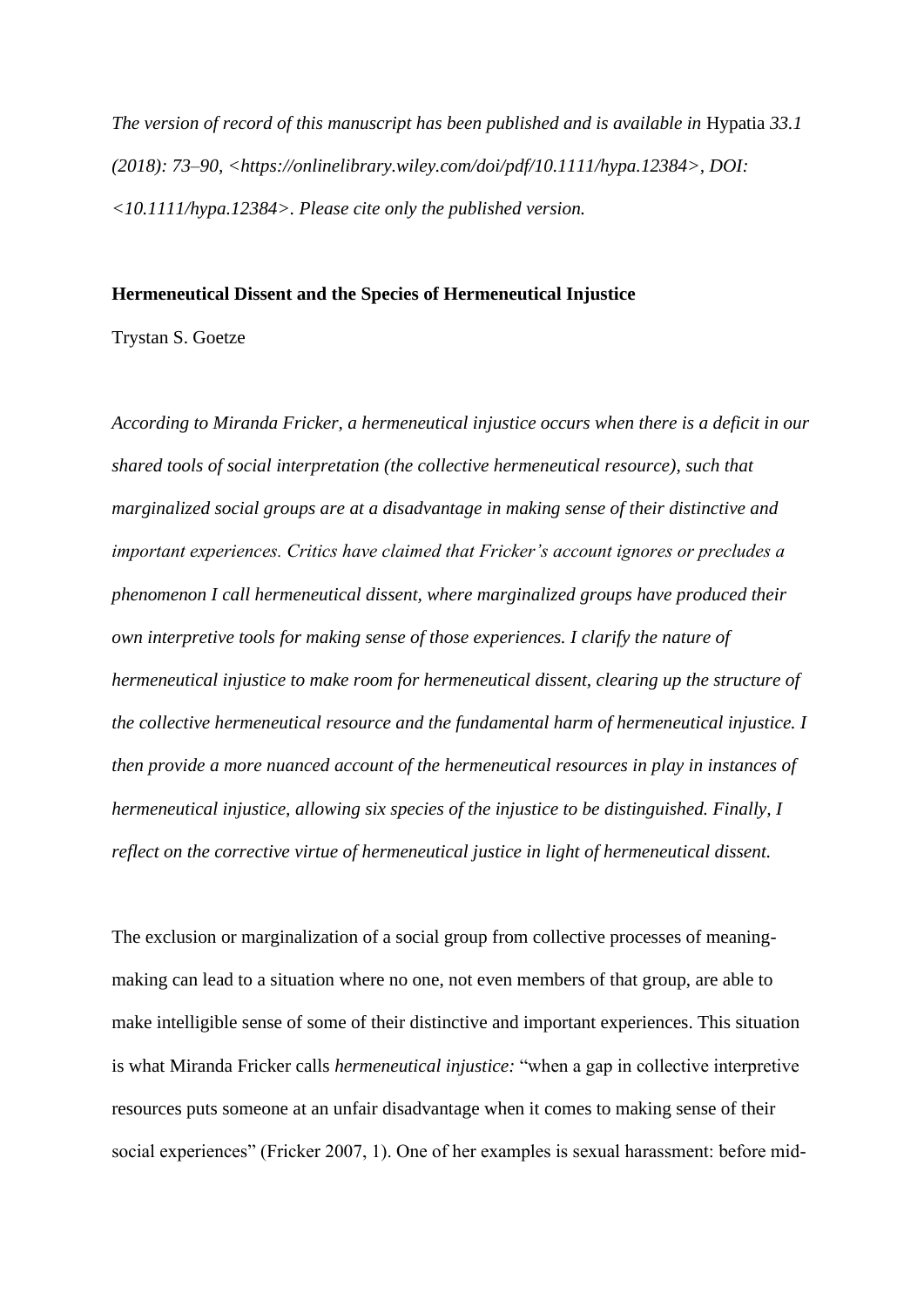twentieth century feminist activists had coined that very concept, collective understanding provided no way to properly interpret a woman's experience of sexual harassment, particularly, the wrong the harasser does to her. These experiences thus remained barely intelligible, collectively and to the women who went through them, constituting a harm to them in their capacity as knowers.

But what about cases where members of a marginalized group have successfully produced their own ways of interpreting their experiences, *despite* their hermeneutical marginalization? Consider, for example, the multitude of new concepts and terms that have been produced in LGBTQ+ communities, such as the idea of being *agender.* Members of these communities may understand a person's experience of genderlessness perfectly well. But many who are differently situated continue to struggle to make sense of this non-binary gender identity. As agender activist Tyler Ford writes in an autobiographical essay for *The Guardian:*

People don't know what to make of me when they see me, because they feel my features contradict one another. They see no room for the curve of my hips to coexist with my facial hair; they desperately want me to be someone they can easily categorise…Strangers are often desperate to figure out what genitalia I have, in the hope that my body holds the key to some great secret and unavoidable truth about myself and my gender. It doesn't. My words hold my truth. My body is simply the vehicle that gives me the opportunity to express myself. (Ford 2015)

Call cases like Ford's instances of *hermeneutical dissent.* There are many other examples from feminist, queer, race, and disability theory, where hermeneutical dissent has overcome a collective interpretive failure.<1> But are Ford and others like them subject to hermeneutical injustice?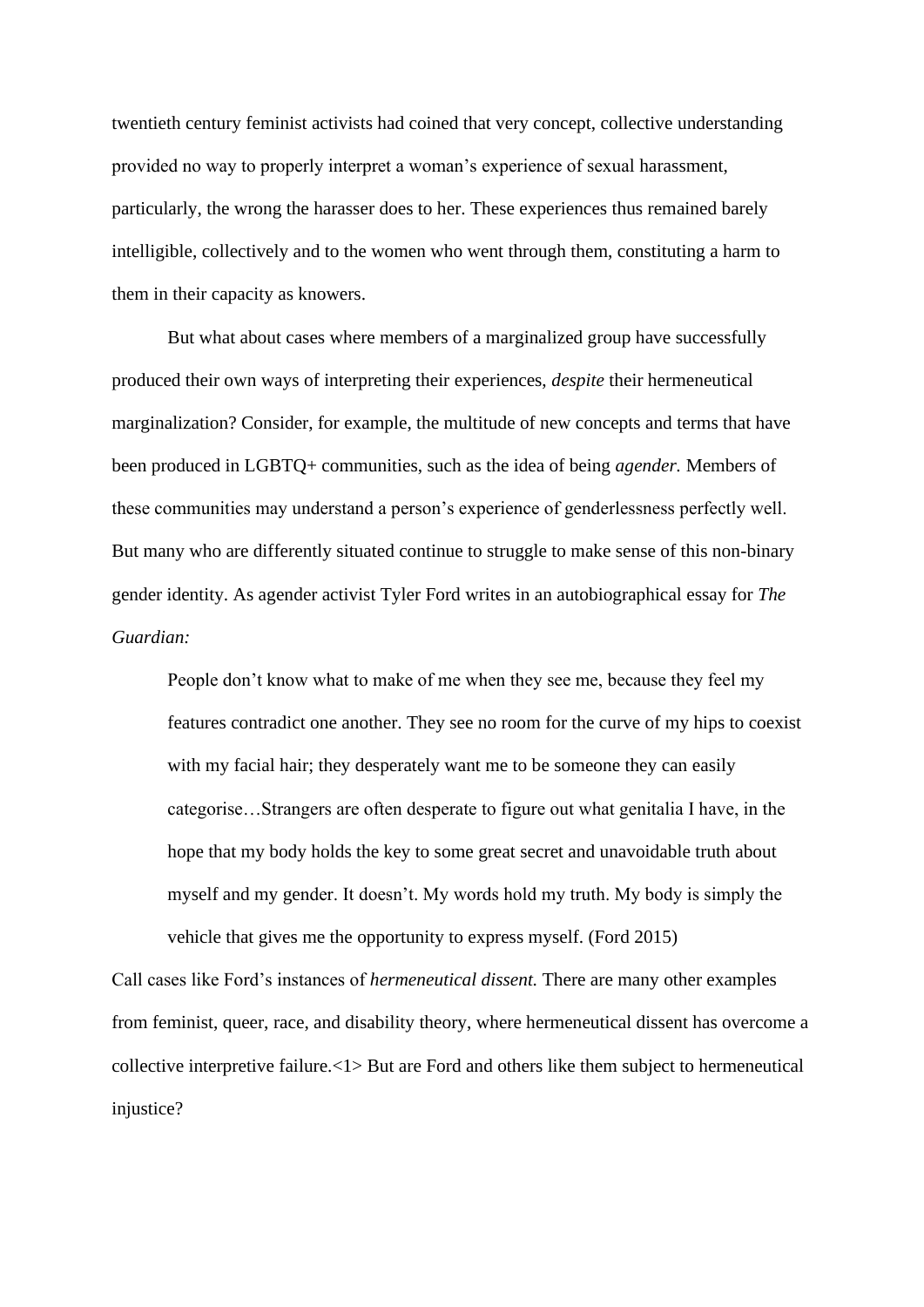According to several critics of Fricker's view, the answer would seem to be negative. Drawing on examples of hermeneutical dissent, José Medina (2013), Rebecca Mason (2011), and Kristie Dotson (2012) each argue that Fricker's account of hermeneutical injustice either fails to capture or rules out the possibility of cases like Ford's. If the former is true, then this is a serious oversight; if the latter is true, then Fricker's account runs against some of the core commitments of feminist and other liberatory theory. Either way, hermeneutical dissent and its relation to hermeneutical injustice deserve our attention.

In this paper, I argue that we can account for cases of hermeneutical dissent as instances of hermeneutical injustice, provided we make three clarifications regarding the nature of hermeneutical injustice. First, to make our account of hermeneutical injustice compatible with hermeneutical dissent in the first place, I clear up our understanding of the collective hermeneutical resource, arguing that it consists in the interpretive tools that are shared by all. Second, to show how hermeneutical dissenters can still be subject to a hermeneutical injustice, I dissolve some ambiguities surrounding the primary harm of hermeneutical injustice, arguing that the primary harm is that the subject's experience lacks intelligibility, *either* cognitively *or* communicatively. Third, I provide a more nuanced account of hermeneutical resources that makes it easier to track the extent of hermeneutical gaps relative to various social groups and individuals. This fine-grained picture of the hermeneutical economy allows us to distinguish six species of hermeneutical injustice. I then reflect on the corrective virtue of hermeneutical justice, given the complexities just introduced. I conclude by returning to Ford's story and summarizing the extended account of hermeneutical injustice I have provided.

### **Collective Resources and Dissenting Communities**

According to Medina, Mason, and Dotson, the way Fricker presents the collective hermeneutical resource creates problems in accounting for hermeneutical dissent. Medina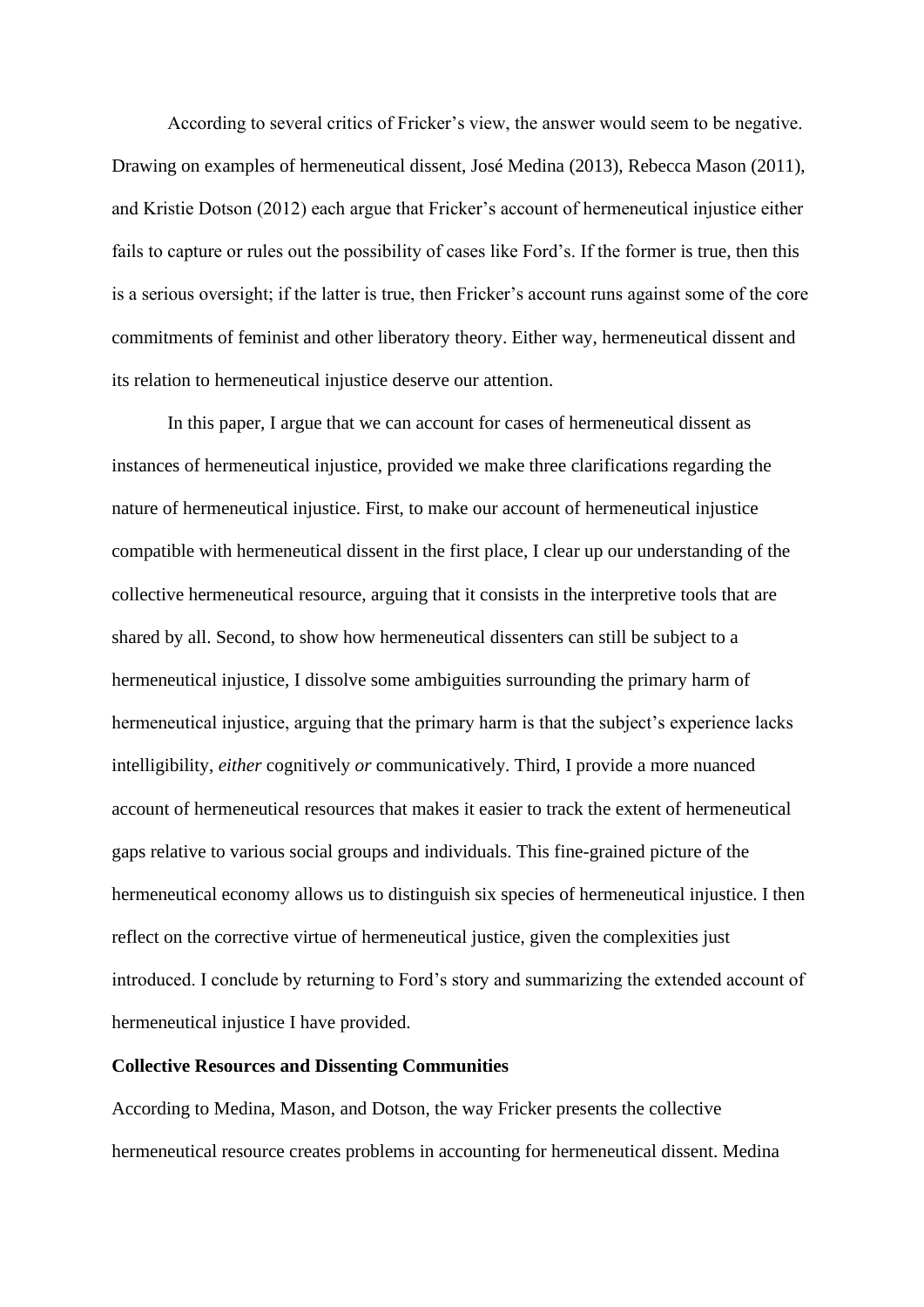claims that "Fricker's expression 'the collective hermeneutical resource' strongly suggests that we can pool all the hermeneutical resources available to all groups" (Medina 2013, 103). According to Medina, Fricker presents the collective hermeneutical resource as *cumulative:* it refers to *all* of the interpretive tools in circulation across *all*discursive communities. Mason and Dotson's interpretation is slightly different. Mason claims that Fricker presents the interpretive tools used by members of socially powerful groups as the *only* hermeneutical resource available to marginalized subjects, and "thus glosses over important distinctions—in particular, distinctions between dominant and non-dominant hermeneutical resources" (Mason 2011, 300). Dotson makes much the same claim: "Fricker seems to assume that there is but one set of collective hermeneutical resources that we are all equally dependent upon" (Dotson 2012, 31). According to Mason and Dotson, Fricker presents the collective hermeneutical resource as *exhaustive:* it is the only resource available. We can illustrate these interpretations using Venn diagrams (Figure 1): the shaded region is the collective hermeneutical resource and each circle represents some collection of hermeneutical tools. On Medina's interpretation (a), the collective resource is the *union* of various communityspecific hermeneutical resources; on Mason and Dotson's interpretation (b), the collective resource is the *only* hermeneutical resource.

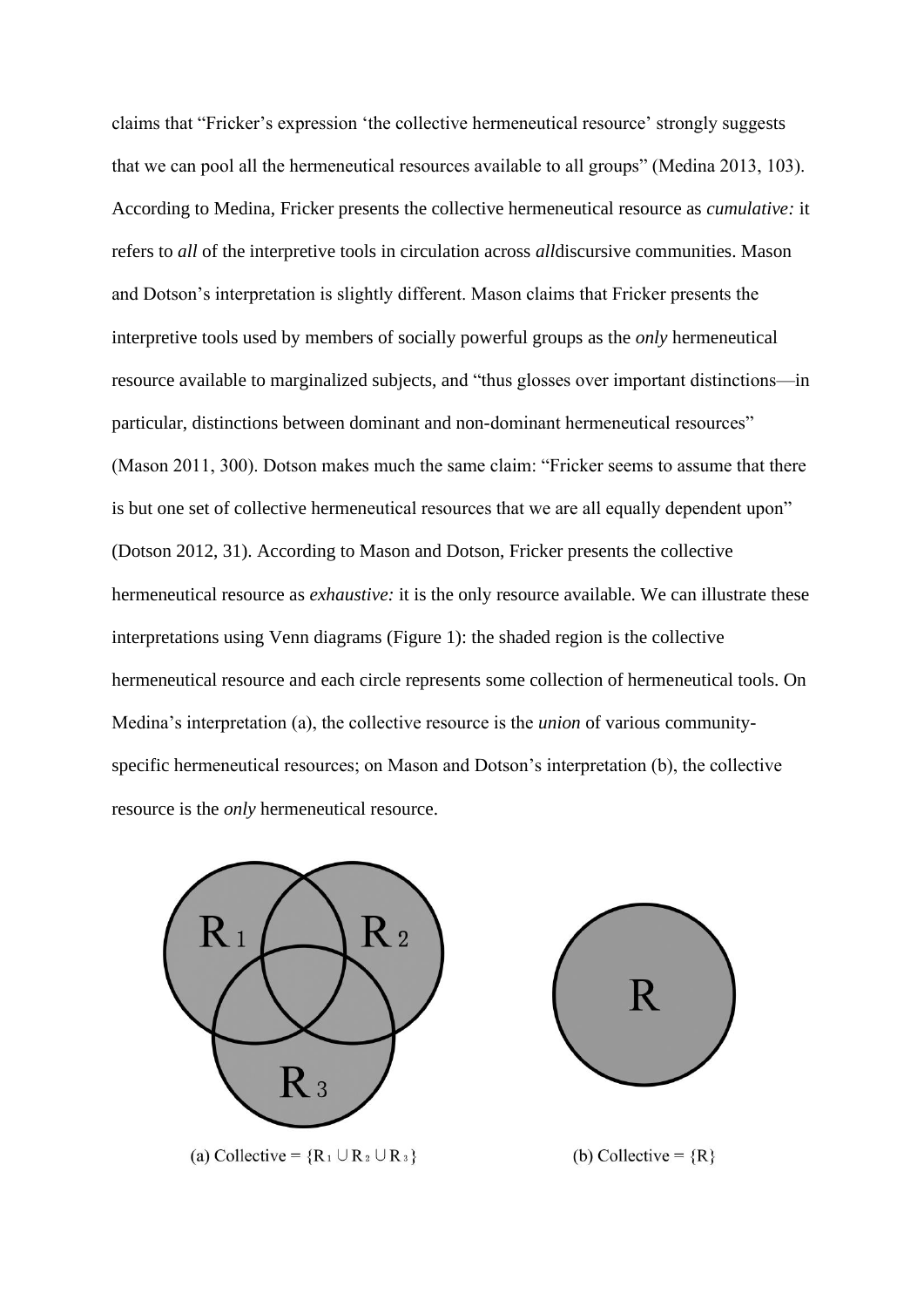Figure 1. (a) Medina's model. (b) Mason and Dotson's model.

Because a gap in the collective hermeneutical resource that has been produced by hermeneutical marginalization is the background condition for hermeneutical injustice, these interpretations necessitate that a hermeneutical injustice can occur *only* in cases where no interpretive tools that could make that experience intelligible are available *to anyone.* Thus, Medina "[finds] it problematic that Fricker operates with the working assumption that when there is a hermeneutical gap, a range of experiences will be rendered unintelligible *for everybody*" (Medina 2013, 101, his emphasis); Mason claims that "when a hermeneutical lacuna exists with respect to the experiences of a marginalized group, *everyone* fails to understand" (Mason 2011, 303, my emphasis); and Dotson makes the same point: "for Fricker, the hermeneutical lacuna in hermeneutical injustice renders some experiences difficult to conceptualize *for the marginalized and the perceiver alike*" (Dotson 2012, 32, my emphasis).

But if the hermeneutical gap must be global, then hermeneutical dissent is not captured by our account of hermeneutical injustice. On Medina's reading, the collective resource extends across all the interpretive tools in circulation, regardless of who actually has them. Subjects in hermeneutically dissenting communities therefore avoid hermeneutical injustice because they have produced the interpretive tools required to understand their experiences—despite the absence of those tools in the repertoire of subjects in dominant social groups. But this gap in dominant hermeneutical resources leads to an interpretive breakdown when marginalized subjects attempt to explain their experiences to dominant subjects. Medina claims that the dominant subjects suffer an epistemic harm, in that they cannot obtain knowledge about the dissenters' experiences, yet, "interestingly and crucially, the hermeneutical harms are *wrongful for others,* not for those upon whom the epistemic harms are directly inflicted" (Medina 2013, 107, his emphasis). This phenomenon, Medina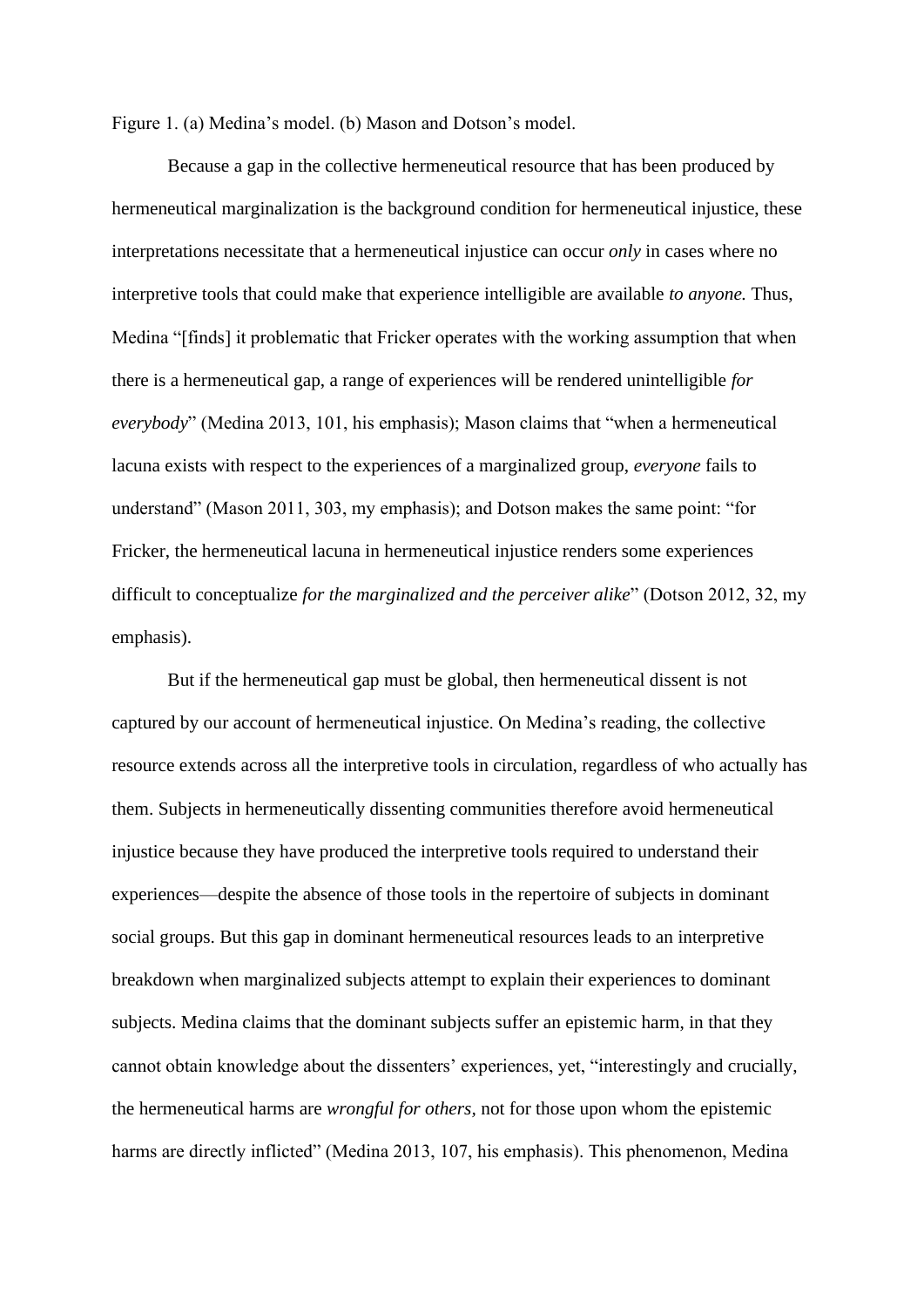concludes, is not addressed on Fricker's account of hermeneutical injustice. On Mason and Dotson's interpretation, however, hermeneutical dissent cannot even be accounted for. If the collective hermeneutical resource is the *only* resource available, then for any interpretive tool at all, either everyone has it or no one does. Therefore, hermeneutical dissent is impossible but since we can point to clear cases of hermeneutical dissent, there must be something wrong in Fricker's account.

In a recent piece, however, Fricker has resisted these interpretations, claiming that "a commitment to the existence of localised interpretive practices that may perfectly capture a given range of experiences but whose meanings are not sufficiently shared across wider social space is already present at the heart of the original account of hermeneutical injustice" (Fricker 2016, 167). That is to say, Fricker claims that her original account can already accommodate hermeneutical dissent. According to her, the collective hermeneutical resource is neither cumulative nor exhaustive: "[the collective hermeneutical resource] contains only meanings that just about anyone can draw upon and expect those meanings to be understood across social space by just about anyone else. [It] contains those concepts and conceptualisations that are held *in common"* (Fricker 2016, 163, her emphasis). The hermeneutical gap is in the common resource that *everyone* has access to—and the existence of this gap does not at all imply that *no one* must have access to the required tools. Again, we can illustrate with a Venn diagram (Figure 2). According to Fricker (2016), the collective hermeneutical resource is the *intersection* of various community-specific resources.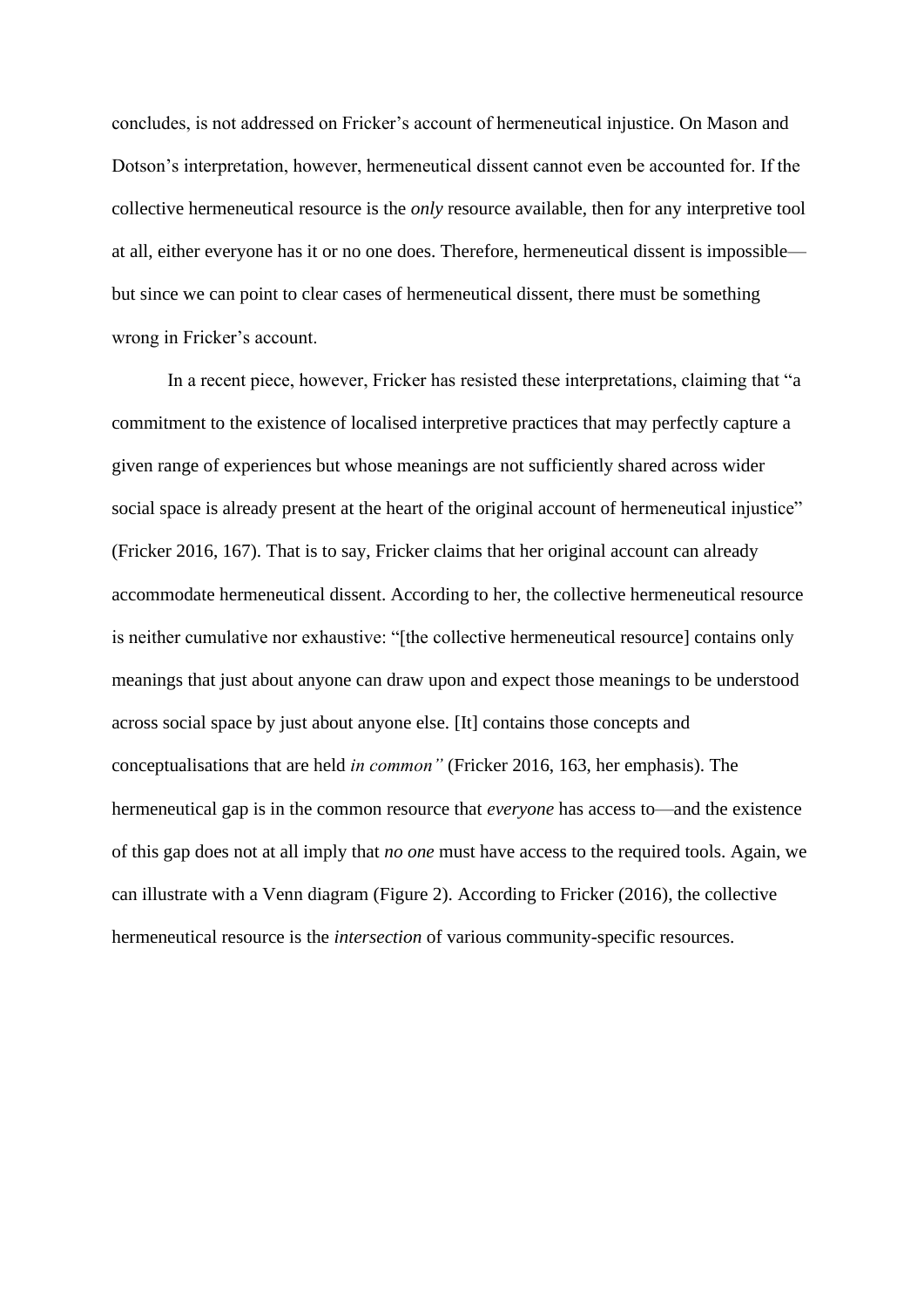

Collective =  ${R_1 \cap R_2 \cap R_3}$ 

Figure 2. Fricker's model.

It is easy to place hermeneutical dissent on Fricker's intersectional account of the collective hermeneutical resource. The existence of a gap in the interpretive tools shared by all says nothing about the interpretive tools that may be available among the members of any particular group. That group's hermeneutical dissent may successfully produce the interpretive tools that are needed to make intelligible sense of their experiences despite the gap in the collective hermeneutical resource. In fact, we can see hermeneutical dissent inaction in some of Fricker's own examples from her earlier work. Consider Wendy Sanford's experience of postpartum depression as recounted by Susan Brownmiller (1990). Sanford was an upper-class Republican woman struggling with depression after giving birth to her son, and she and her husband had been blaming her for these difficulties. A friend convinced Sanford to come along to a feminist consciousness-raising seminar, where she learned about postpartum depression, conceived as a medical condition and not a personal deficiency. Sanford came away with an understanding of her experience that made better sense of her predicament and helped her to realize that the way she was feeling was not her fault. Fricker describes Sanford as suffering a hermeneutical injustice: the collective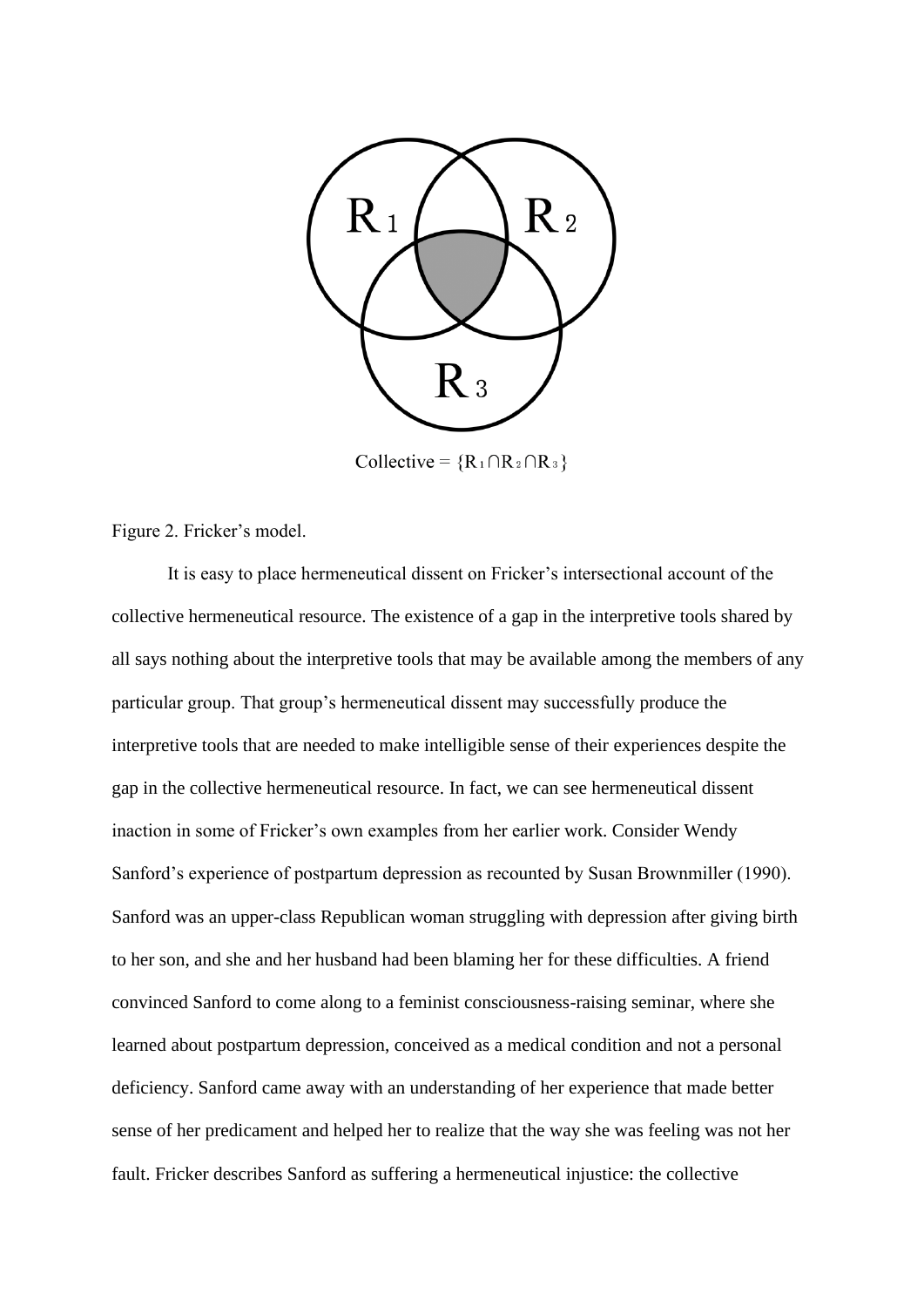hermeneutical resource did not provide the appropriate interpretive tools for Sanford to properly understand her experience, because women were hermeneutically marginalized. And yet, feminist activists *had* produced the needed interpretive tools, despite the collective gap and despite their hermeneutical marginalization *qua* women. Clearly, Fricker intends her account to have room for hermeneutical dissent.

This defeats the version the worry raised by Mason and Dotson that hermeneutical injustice cannot accommodate hermeneutical dissent—but it does not yet fully answer Medina's worry about cases where hermeneutical dissenters are unable to make themselves understood to dominant subjects. As was the case for agender people in the Ford case, it is unclear whether the feminist activists in the Sanford case suffer a hermeneutical injustice. That our account has space for hermeneutical dissent does not yet show that hermeneutical dissenters are subject to hermeneutical injustice.

### **The Harms of Hermeneutical Injustice Revisited**

In order to show that the interpretive breakdown between hermeneutical dissenters and ignorant subjects constitutes a hermeneutical injustice, we must re-examine the harms of hermeneutical injustice. We have already seen that a gap in the collective hermeneutical resource owing to the subject's hermeneutical marginalization does some kind of harm to the paradigmatic subjects of both hermeneutical injustice and hermeneutical dissent. If the harms in both cases turn out to be the same, we ought to identify hermeneutical dissenters as suffering hermeneutical injustice as well.

But it may seem that the harms suffered in each case are distinct. On the one hand, some instances produce *communicative* harms. In these cases, the subject is not prevented from acquiring knowledge of her experience, but she is prevented from sharing that knowledge because others find her testimony unintelligible. On the other hand, Medina, Mason, and Dotson all concentrate on cases that produce *cognitive* harms. In these cases, the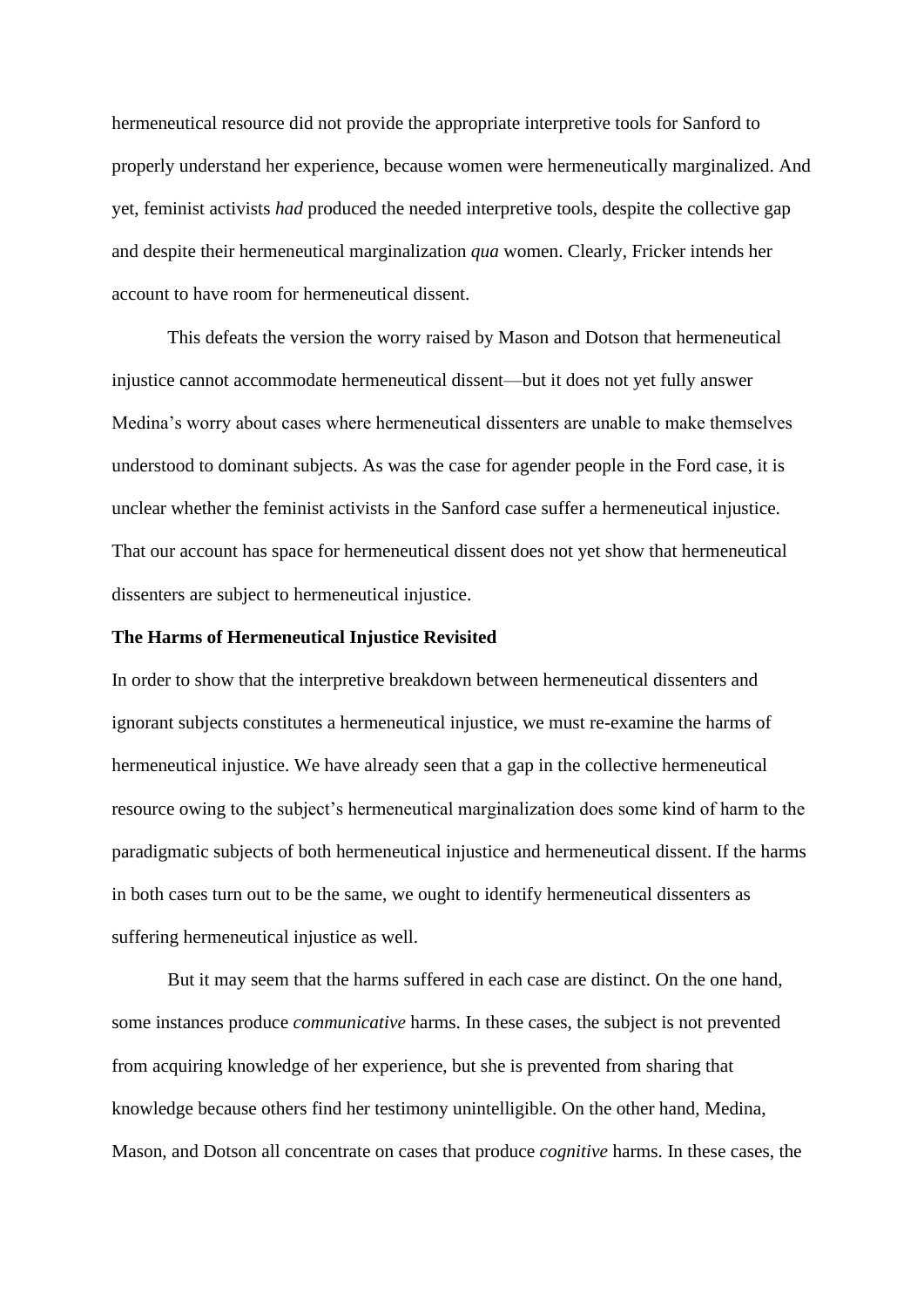subject herself is unable to attain knowledge of her experience in the first place. Both the communicative harm and the cognitive harm undermine the subject's capacity as a knower the former by impairing her ability to share knowledge, the latter by preventing her from acquiring knowledge. Fricker's account seems to waver between these two harms when it comes to which is the primary harm of hermeneutical injustice. In order to understand whether hermeneutical injustice afflicts hermeneutically dissenting subjects, we must clear up this ambiguity.<2>

On the one hand, Fricker sometimes claims that the primary harm is communicative: "the primary harm of hermeneutical injustice consists in a situated hermeneutical inequality: the concrete situation is such that the subject is rendered unable *to make communicatively intelligible* something which it is particularly in his or her interests to be able to render intelligible," which amounts to "prejudicial exclusion from the *spread of knowledge*" (Fricker 2007, 162, my emphasis). We can see this most clearly in another of Fricker's examples, which she takes from Ian McEwan's novel *Enduring Love* (McEwan 1998). The novel's protagonist, Joe Rose, is stalked and harassed by Jed Parry, a religious zealot deluded by an erotomaniacal misapprehension than Joe is in love with him. At key moments in the story, Joe tries to communicate his experience of Jed's behavior to other people—first to his partner Clarissa, then to the police—but each time he is unable to make his experience intelligible to his interlocutors.  $\langle 3 \rangle$  Importantly, Joe does not suffer a cognitive harm at all: he *knows* that there is something very wrong and potentially dangerous about Jed. Nevertheless, Joe, through no fault of his own, is unable to explain Jed's menace in a way that others find intelligible. Joe is harmed in his capacity as a knower because he is prevented from sharing his knowledge.

On the other hand, Fricker sometimes claims the that the primary harm is cognitive. One example is the case of sexual harassment alluded to earlier. Brownmiller (1990)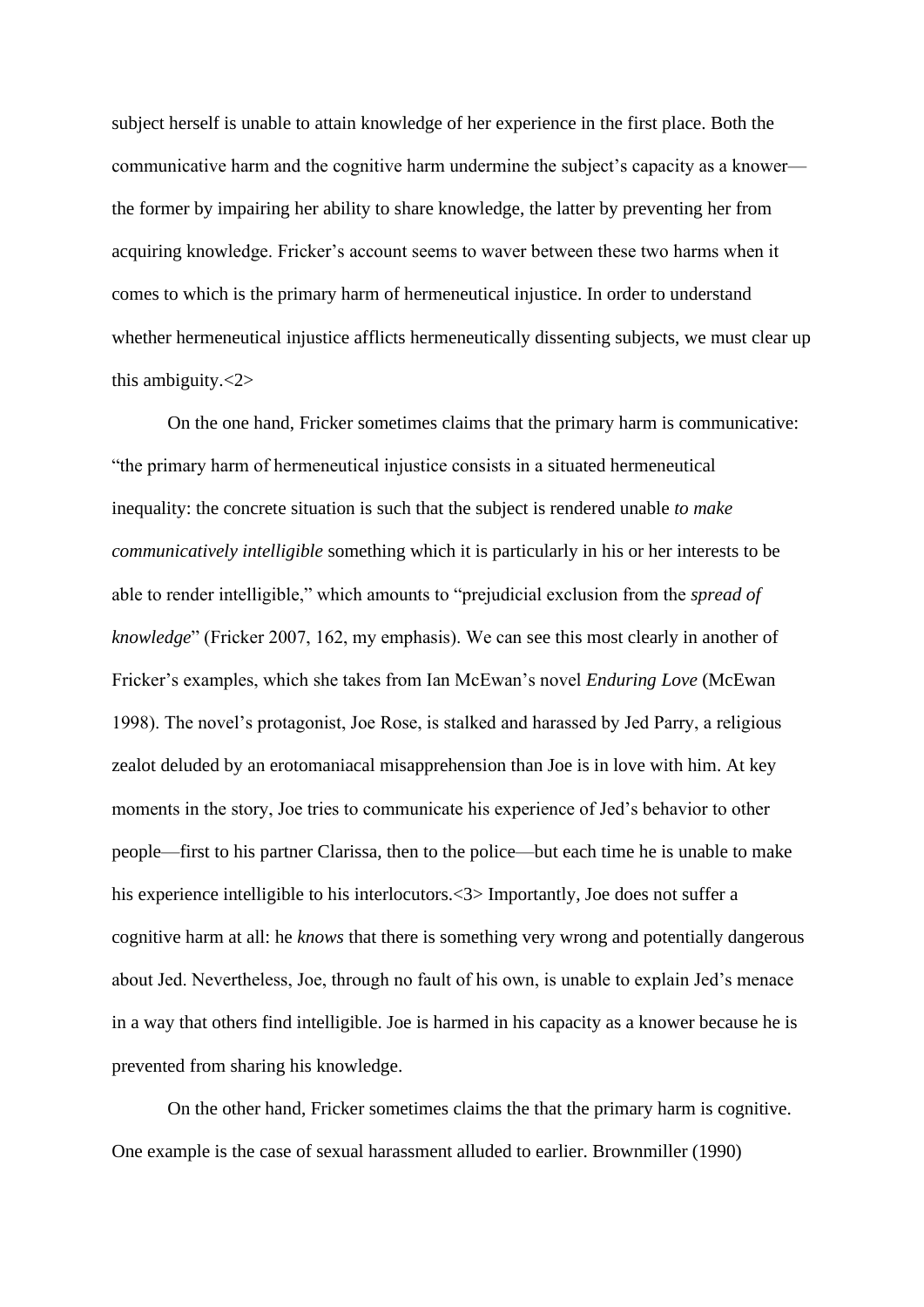describes the experience of Carmita Wood, a university employee who was sexually harassed by a male professor. Before Wood and other feminist activists came together to discuss these experiences, inventing the term "sexual harassment" in the process, a collective hermeneutical gap prevented Wood or anyone else from attaining knowledge of this experience. As Fricker puts it: "a patch of her social experience which it was very much in her interests to understand was not collectively understood, and so *remained barely intelligible, even to her*" (Fricker 2007, 162, my emphasis).<4> Another example is the Sanford case described earlier. Fricker describes the moment Sanford realized that she was suffering from postpartum depression as a "revelation concerning an experience of female depression, previously *ill‐understood by the subject herself,* because collectively illunderstood" (Fricker 2007, 149, my emphasis). Wood and Sanford both were harmed in their capacity as knowers because they were prevented from acquiring knowledge of their experiences.

If we try to interpret either the communicative or the cognitive harm as the primary harm of hermeneutical injustice, we encounter problems accounting for all of the central cases *and* hermeneutical dissent. If the primary harm is communicative, then cases where the subject is unable to acquire knowledge of her experience will not count as instances of hermeneutical injustice, because the subject will have no knowledge to communicate at all. She will of course have communicative difficulties; Wood, for instance, is portrayed as *both* unable to intelligibly articulate *and* unable to acquire knowledge of her experience of sexual harassment. But this communicative trouble comes too late. The subject has already been harmed in her capacity as a knower *before*these communicative difficulties, which are not even of the same sort required for hermeneutical injustice—with no knowledge to communicate, the communicative harm simply cannot arise in the required way. This result is problematic because we can no longer account for the most troubling central cases (namely,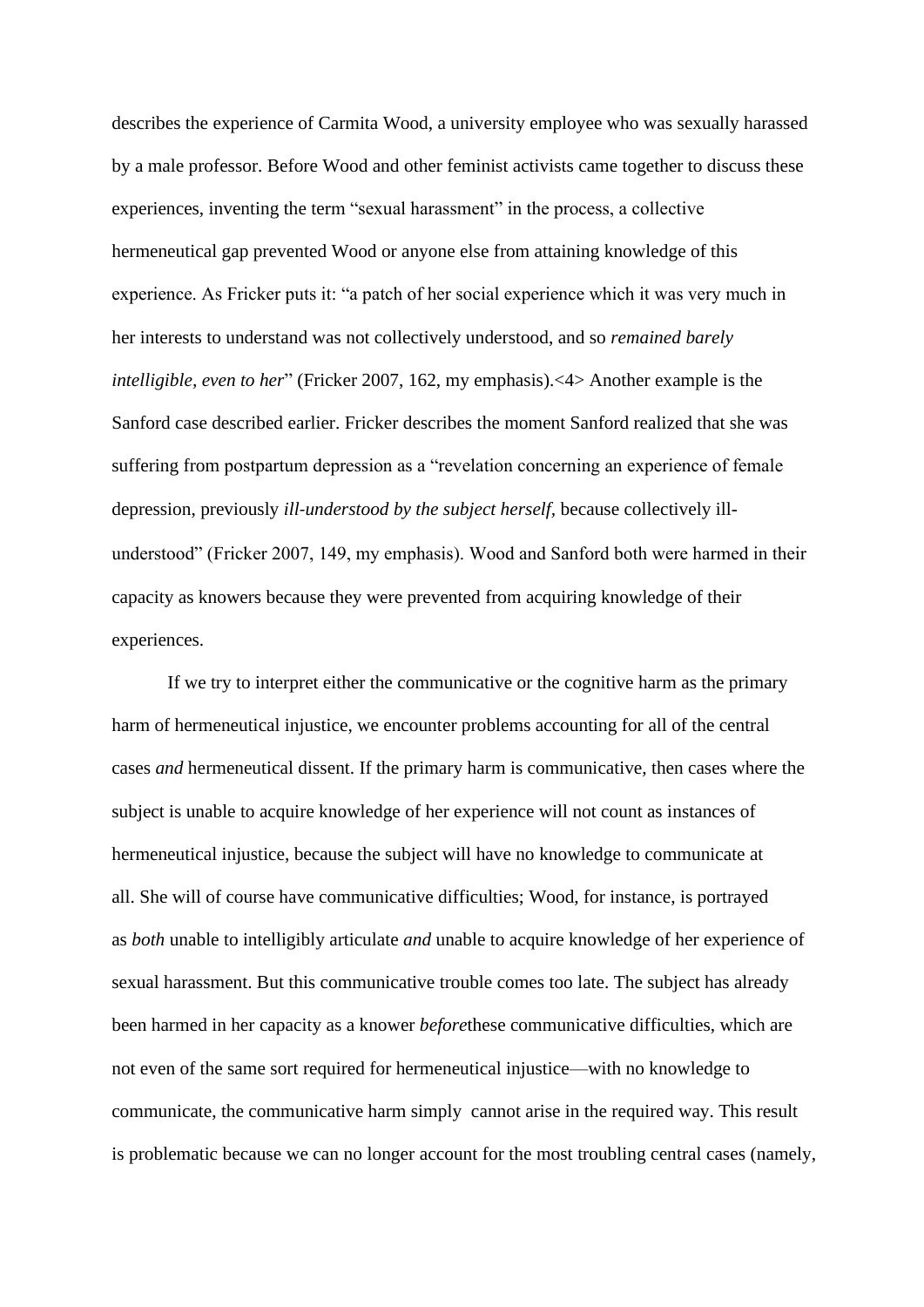cases like Wood's or Sanford's) as instances of hermeneutical injustice. Interpreting the primary harm as cognitive fares no better, because it forces us to exclude all cases where the subject has achieved knowledge of her experience. Consequently, both cases of hermeneutical dissent and Joe's case will fail to qualify as hermeneutical injustices. We might be able to describe some other species of epistemic injustice to cover either interpretation's losses, but it would be more satisfying if we had a unified account given that both harms have a common cause.

Fricker's account is ambivalent when it comes to which of these two harms is primary. However, it is suggestive that she occasionally represents these harms disjunctively: "the moment of hermeneutical injustice comes only when the background condition is realized in a more or less doomed attempt on the part of the subject to render an experience intelligible, *either* to herself *or* to an interlocutor" (Fricker 2007, 159, my emphasis). The disjunction suggests that the two harms are both manifestations of a more general epistemic harm. Namely, I propose that the primary harm of hermeneutical injustice is that *the subject has some distinctive and important social experience that at some crucial moment lacks intelligibility.* That crucial moment may come when the subject tries to communicate knowledge she has about her experience to an interlocutor who lacks the required interpretive tools to find her testimony intelligible. Or it may arise in the moment of the subject's experience, where her own lack of the required interpretive tools leaves her without knowledge of that experience because it remains unintelligible even to her. So despite their apparent divergence, the communicative harm and the cognitive harm turn out to be instances of the same thing. Consequently, we can account for both hermeneutical dissent and all of Fricker's examples as instances of hermeneutical injustice.

### **Global and Local Hermeneutical Economies**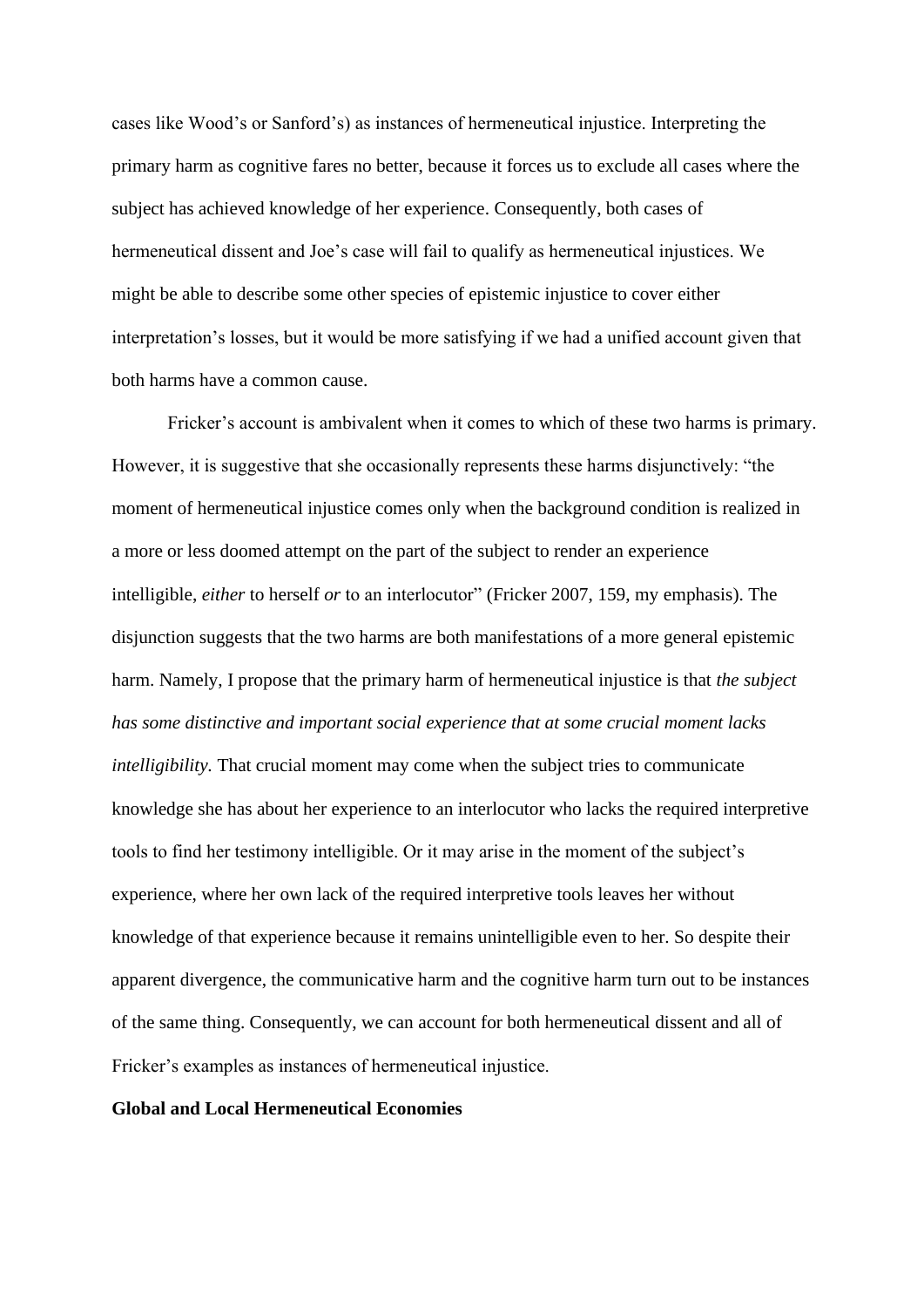Whether the primary harm of hermeneutical injustice manifests communicatively or cognitively depends on where the gap in the collective hermeneutical resource appears. That is to say, the way in which the subject's experience lacks intelligibility in the moment she suffers a hermeneutical injustice depends on *who,* at that moment, has got the required interpretive tools. But our account of hermeneutical injustice so far does not specify which epistemic agents and social groups have access to the required interpretive tools: a gap in the collective resource just means that at least *someone* lacks them. In order to better classify the different kinds of hermeneutical injustice we need a more precise account of hermeneutical resources that shifts our attention away from the global hermeneutical economy onto the localhermeneutical economies where dissent takes place.

In Fricker's more recent work, she begins to distinguish different types of hermeneutical injustices along these lines, using the labels "maximal," "midway," and "minimal" (Fricker 2016). What is maximized or minimized is the extent of the hermeneutical gap among different social groups' and individuals' hermeneutical toolsets. In Wood's case (maximal), the hermeneutical gap is global: no individuals or groups had the concept of sexual harassment. In Joe's case (minimal), the extent of the gap is extremely limited: "he himself has no difficulty in understanding [his experience] and would easily be able to communicate to members of almost any social group," yet those to whom he most has interest in communicating—Clarissa and the police—seem not to have got the required interpretive tools (Fricker 2016, 166). The "midway" band, however, is ambiguous between several different forms of hermeneutical injustice. In each case where a hermeneutical injustice occurs, a gap in the collective hermeneutical resource might represent the subject's own lack of the required interpretive tools, or it may represent a lack among the members of various social group(s) to whom she attempts to make her experience communicatively intelligible. Moreover, the idiom of maximization–minimization still glosses over details; for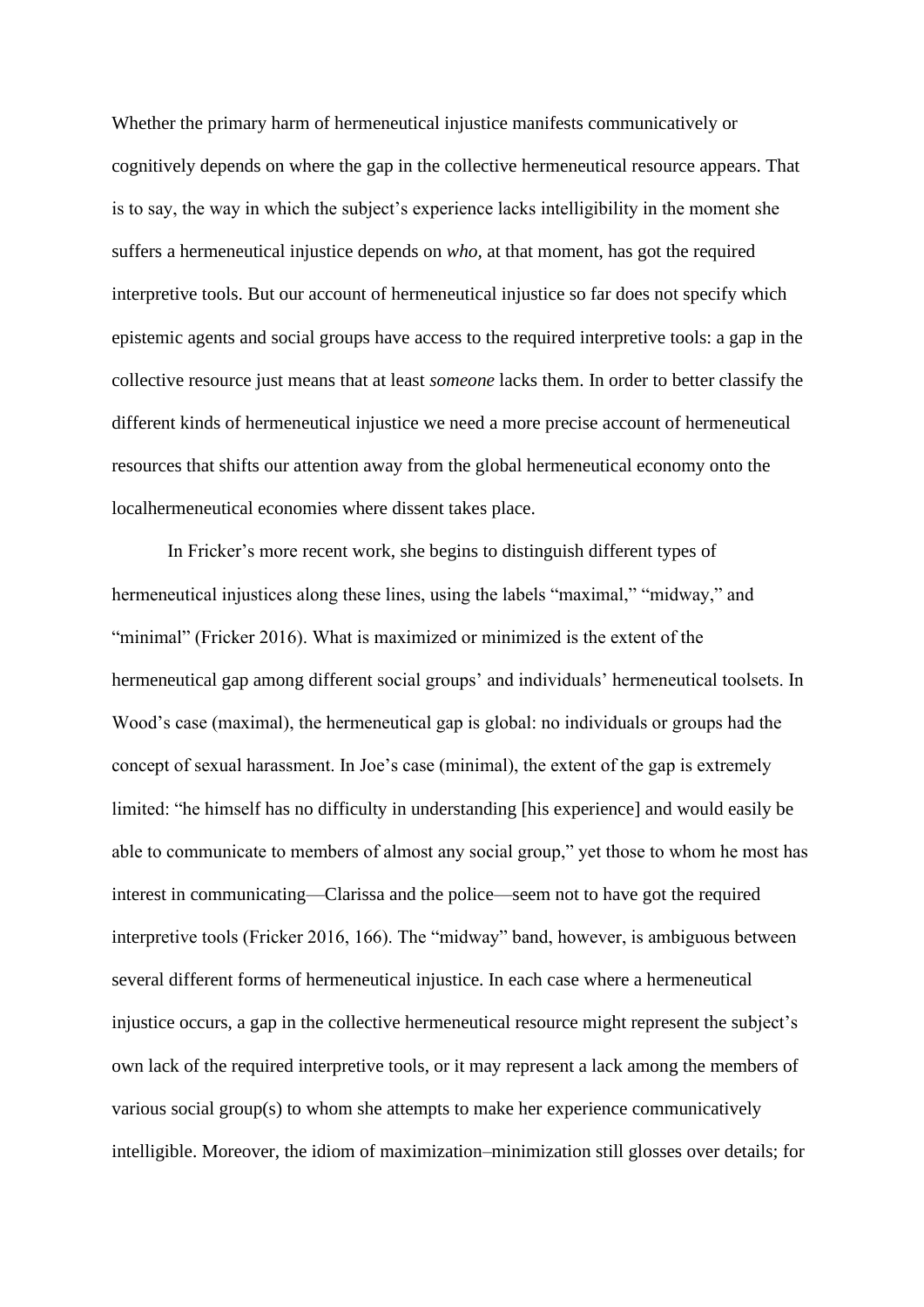the spread of interpretive tools from dissenting communities out into wider circulation does not happen evenly. Understanding the kinds of hermeneutical injustice that occur in cases of hermeneutical dissent requires further elaboration concerning these local hermeneutical resources.

Table 1 summarizes the possibilities. I have dropped permutations where the relevant tools are in the collective resource, because that implies that everyone has access to them. I have also dropped the permutation where the subject does not have the required tools despite her own social group having them: I am assuming that if a group has the required interpretive tools, then so do all of its members. This is of course an abstraction; certainly, it takes time for interpretive tools to disperse amongst the members of a discursive group, and its members may disagree. In such cases, however, it suffices to draw the line differently, circumscribing only the subgroup whose members agree. Note also that I am only interested in the hermeneutical resources of the subject herself and the hermeneutical resources of social groups to whose members the subject is attempting to communicate. People to whom the subject is *not* attempting to communicate may also lack the required interpretive tools, but this situation merely provides a necessary condition for hermeneutical injustice. Until the subject attempts to communicate with them, or they undergo the same sort of experience themselves, no hermeneutical injustice takes place. The result is six species of hermeneutical injustice.

|                   | Who has the relevant interpretive tools? |                                 |                               |                |  |
|-------------------|------------------------------------------|---------------------------------|-------------------------------|----------------|--|
| Type of injustice | <b>Collective</b>                        | Social group                    | Subject's own<br>social group |                |  |
|                   |                                          | other than the<br>subject's own |                               | <b>Subject</b> |  |
| Effacement        | N <sub>0</sub>                           | N <sub>o</sub>                  | No                            | N <sub>0</sub> |  |
| <b>Isolation</b>  | N <sub>0</sub>                           | No                              | No                            | Yes            |  |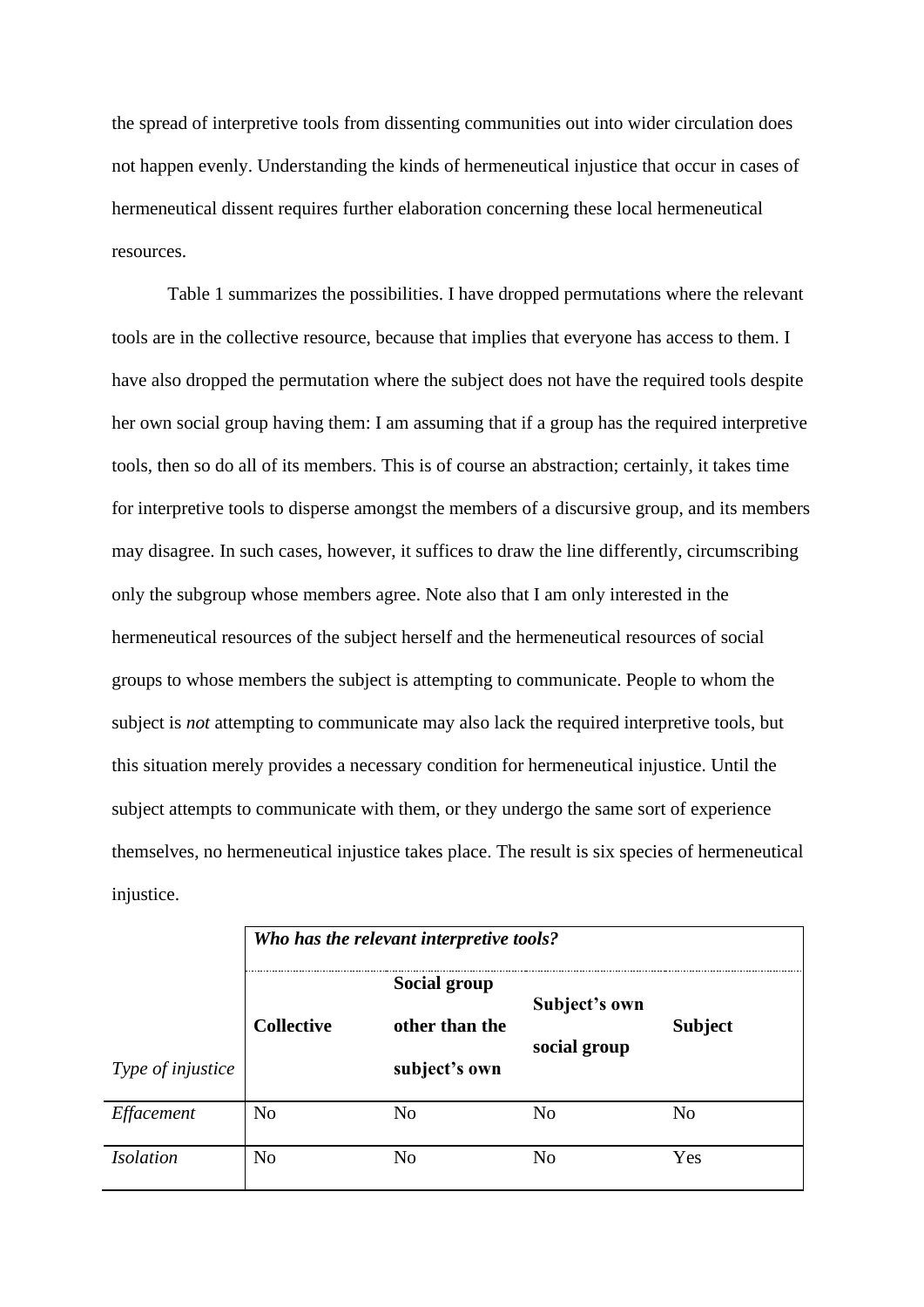| Separation                | N <sub>o</sub> | Yes            | N <sub>0</sub> | No  |
|---------------------------|----------------|----------------|----------------|-----|
| Ghettoization             | N <sub>o</sub> | N <sub>o</sub> | Yes            | Yes |
| Exportation               | N <sub>o</sub> | Yes            | N <sub>o</sub> | Yes |
| <i><b>Obstruction</b></i> | N <sub>o</sub> | Yes            | Yes            | Yes |

*Table 1. The species of hermeneutical injustice.*

The first scenario is what I call *hermeneutical effacement.* This form of hermeneutical injustice occurs when the subject herself lacks the interpretive tools required to attain knowledge of her experience, and *all* interlocutors with whom she attempts to communicate also lack those tools. Moreover, the subject and others who undergo the experience are so severely hermeneutically marginalized that they have so far been prevented from organizing any effective hermeneutical dissent. In other words, this case arises when the hermeneutical gap extends globally, beyond just the collective. We can interpret the Wood case as being of this type. Prior to the consciousness-raising seminar, there were no communities or individuals that had developed interpretive tools that fully captured the experience of sexual harassment. Moreover, the women who experienced it had not had the opportunity to come together in a supportive environment that would have allowed them to develop the needed interpretive tools. The result was that the women suffered hermeneutical injustices not just because there was a gap in the *shared* store of interpretive tools, but also because *no one* with whom they attempted to communicate had the tools required, not even themselves. Their experience of being sexually harassed thus lacked intelligibility in the moment of their experience, preventing them from acquiring knowledge about it. Thus, Wood suffered the cognitive harm.

The second scenario is what I call *hermeneutical isolation.* This form of hermeneutical injustice occurs when a hermeneutically marginalized subject *alone* has the interpretive tools needed to make intelligible sense of her experience. That is, though the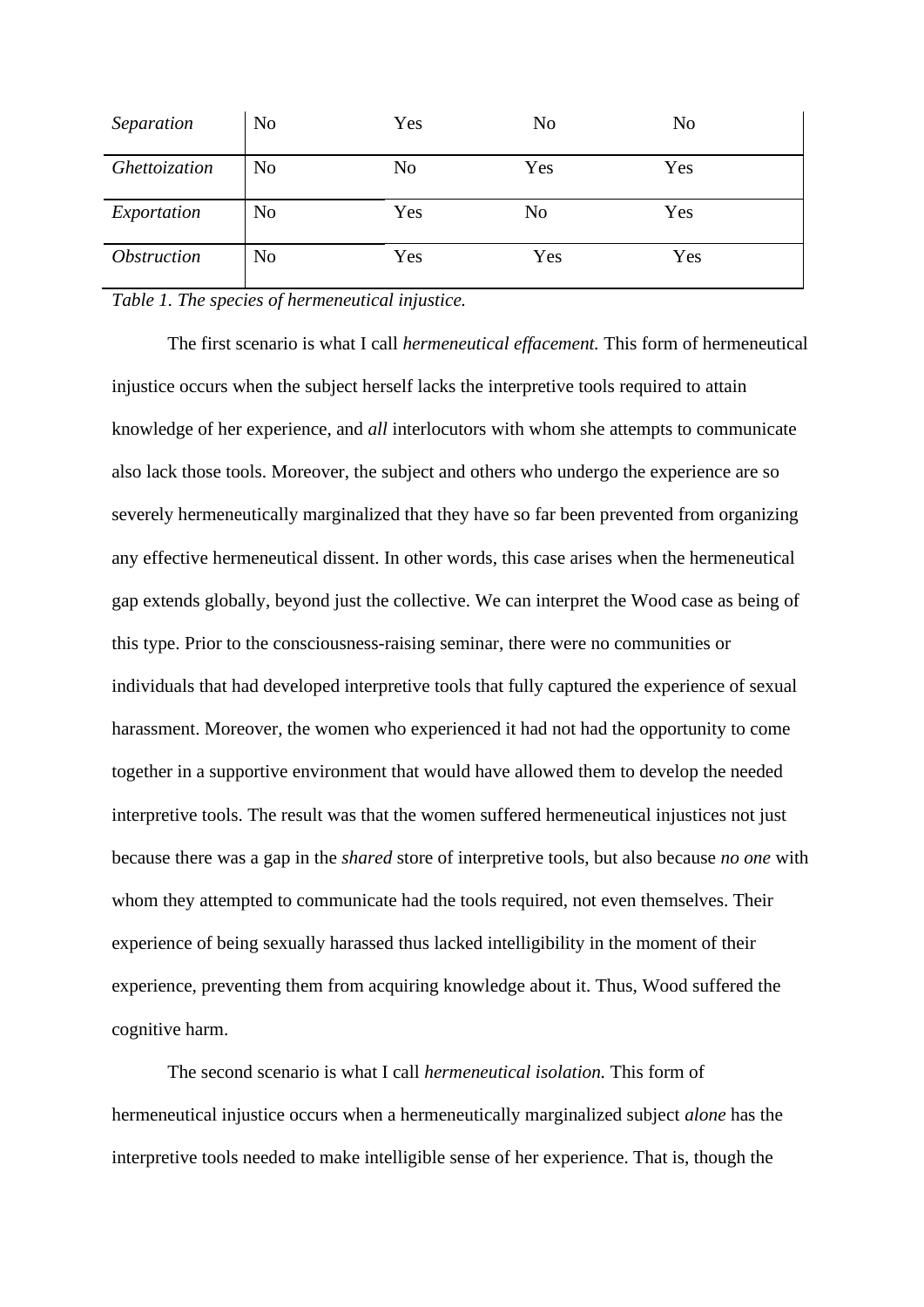subject understands her experience well enough to achieve knowledge of it, none of her interlocutors has the required interpretive tools to make sense of her attempts to share that knowledge. Moreover, her hermeneutical marginalization interferes with other agents or groups taking up the subject's interpretation of her experience, preventing her from engaging in hermeneutical dissent with any who may be similarly situated. In these situations, the subject will not suffer the cognitive harm, because she is able to acquire knowledge of her experience, but she will suffer the communicative harm every time she attempts to communicate about that experience. We might be skeptical about whether such cases can occur as a result of a subject's lone hermeneutical dissent. As Wittgenstein argues, a subject who invented her own term or concept for a specific experience of hers cannot be sure that her applications of that term or concept are consistently tracking the same thing. On his view, the only way these hermeneutical tools can acquire a determinate meaning is for a community to take them up into their practices and to reach a point where the members of that community tacitly agree on public features indicating that applying those interpretive tools is appropriate.<5> Arguably, it is only at this point that the subject could acquire *knowledge* of her experience using these tools. Hermeneutical dissent might begin with an individual's inchoate hermeneutical innovations, but in order to succeed in eliminating the cognitive harm the dissent must be brought to fruition through social processes.

However, there are cases where hermeneutical isolation can occur without hermeneutical dissent, such as when a subject becomes permanently cut off from the community in which she was brought up. For example, consider the ongoing extinction of indigenous cultures with distinctive languages and ways of thinking. Suppose the last surviving member of one such culture lives among members of the region's (now) dominant community. His practically extinct culture gave him distinctive hermeneutical resources for interpreting some of his experiences—say, aspects of hunting—which his neighbors do not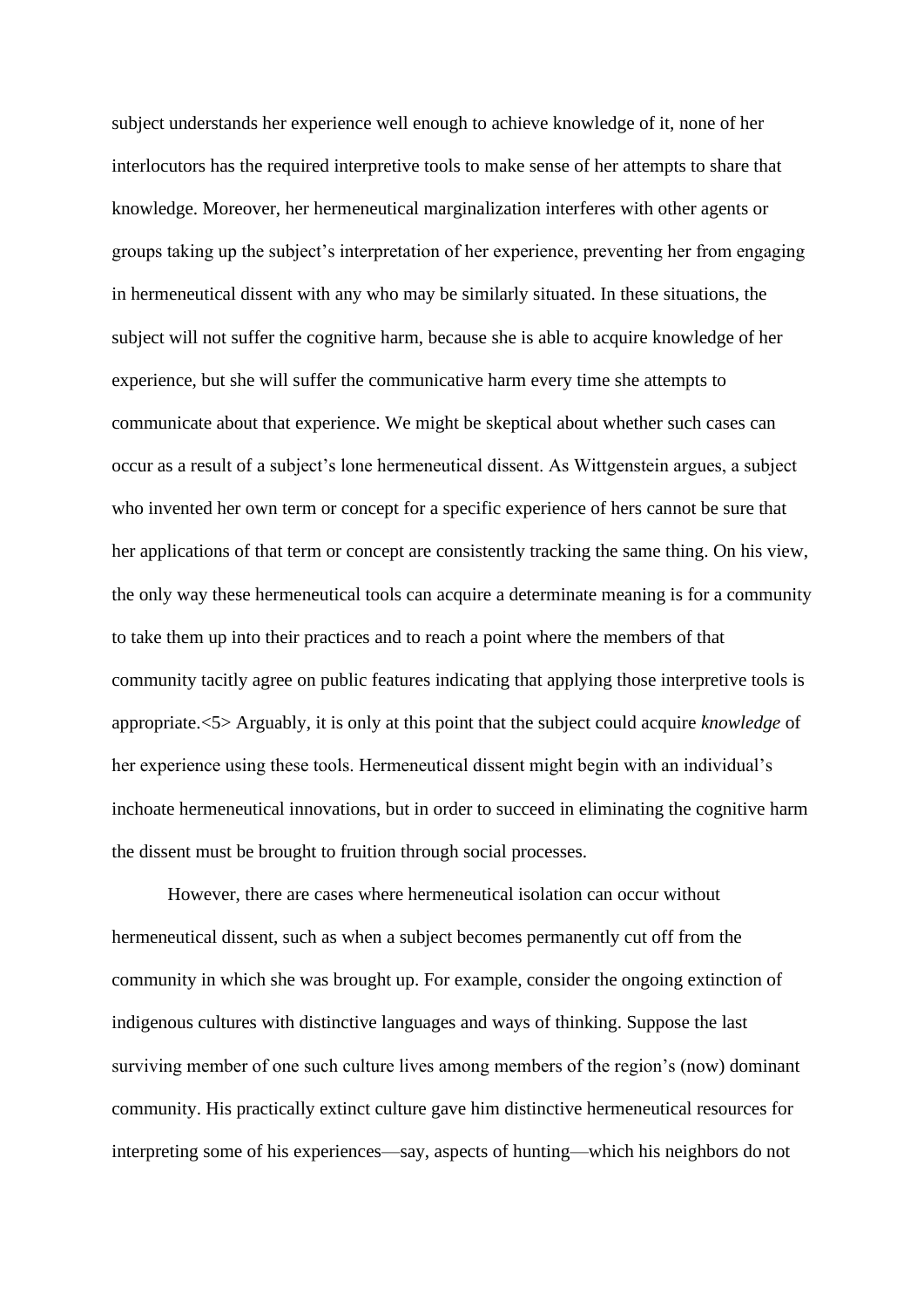share, but which for him hold a distinctive practical and spiritual significance. If his neighbors do not make an effort to take up his indigenous interpretive tools, they may find his interpretations of hunting to be unintelligible. In this case, the survivor's hermeneutical tools have come out of his extinct community's practices, so they will remain determinate enough for him to have knowledge of his experience. But, he will be frustrated in all his attempts to make his interpretations intelligible to his neighbors, owing to agap in their interpretive tools. He thus suffers the communicative harm. Over time, the lack of social reinforcement from members of his extinct community may also cause him to lose his grip on those interpretive tools, whittling away at his interpretations until he can no longer be certain he is applying them correctly—in the end, he may suffer a cognitive harm by losing the knowledge he once had.

The third scenario is what I call *hermeneutical separation*. This form of hermeneutical injustice occurs when the subject lacks the interpretive tools she needs make sense of her own experience, and has been unable to engage in hermeneutical dissent with members of her own social group, yet at the same time the required tools are in use by members of a hermeneutically marginalized social group to which the subject does *not* belong. Once the subject comes into contact with these sympathetic strangers, her attempts to explain and understand her experience may "click." Those with the needed interpretive tools may recognize the subject's experience as something familiar to them, or the subject may recognize her experience in the testimony of those in the other group. The Sanford case illustrates this kind of hermeneutical injustice. As we have seen, before attending the consciousness-raising seminar, she had no resources to come to an accurate and fully intelligible understanding of her own experience of postpartum depression. At the same time, feminists, a community to which Sanford did not belong because of her political affiliations, *had* developed those resources. Because Sanford did not have the hermeneutical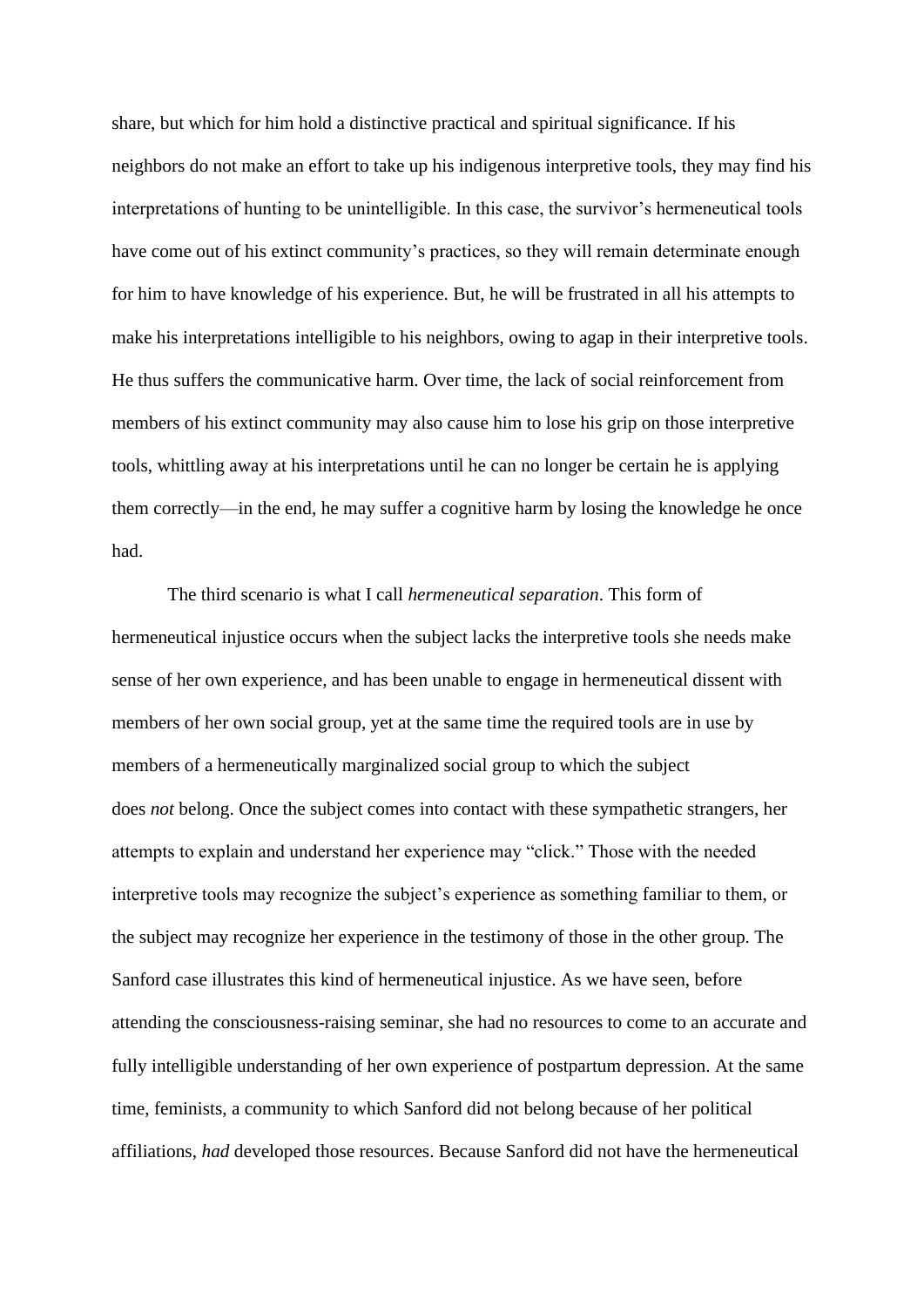resources at her disposal to acquire knowledge of her own experience, she suffered the cognitive harm until she had internalized the interpretive tools offered to her by the consciousness-raisers.

The fourth scenario is what I call *hermeneutical ghettoization*. This form of hermeneutical injustice occurs when the subject belongs to a hermeneutically marginalized group whose members have engaged in hermeneutical dissent in order to acquire knowledge of their distinctive experience and to communicate about it amongst themselves. But, because of this group's marginalization, no other communities have acquired such an understanding, so the subject cannot make her experience intelligible to members of other groups. One of Fricker's newer examples captures this type of hermeneutical injustice. She draws on Mike and Trevor Phillips's account of the migration of non-white Commonwealth citizens to the United Kingdom after the Second World War (Phillips and Phillips 1998). Black colonial immigrants interpreted their experiences as a struggle to be granted their rights as British citizens, whereas white Brits often viewed the issue as one of accepting or rejecting black migrants into British society without regard for their civic rights. Fricker summarizes: "One could say the concept of a black British citizen had not yet taken hold in white British consciousness" (Fricker 2016, 168). Because the black immigrants were frustrated in their attempts to communicate their knowledge of their civic rights to white Brits, they suffered the communicative harm.

The fifth scenario is what I call *hermeneutical exportation*. This form of hermeneutical injustice occurs when the subject acquires interpretive tools from a social group other than any of her own, and attempts to communicate with people in her own social group who have not acquired those tools. The subject is thus able to acquire knowledge of her experience and to share her knowledge with members of that other social group, but not to people in her own group. Moreover, herhermeneutical marginalization hinders her attempts to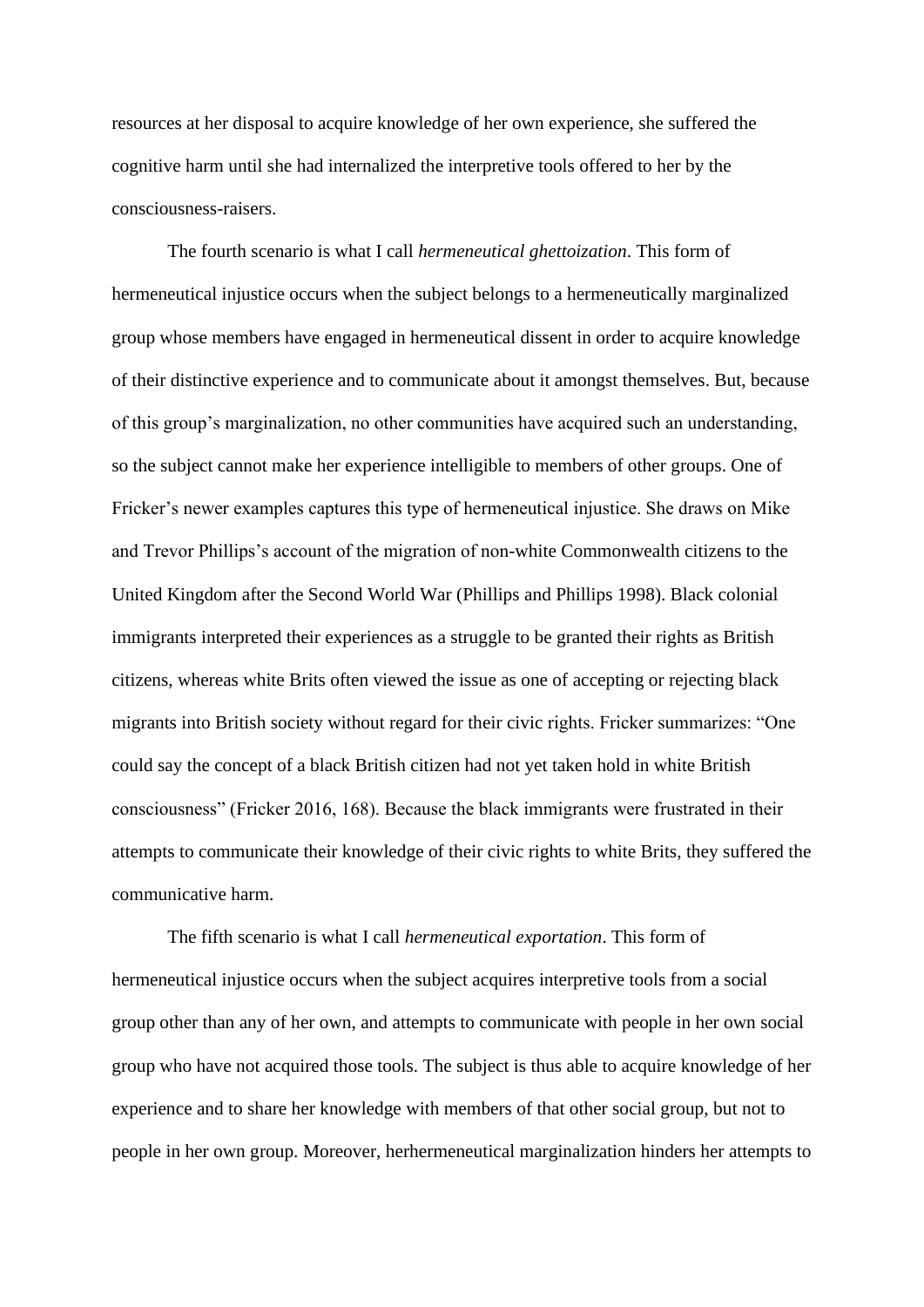import those tools into her local communities.<6> For example, we might imagine Sanford coming home from the feminist seminar and trying to explain the idea of postpartum depression to her husband. From what little we know of him—namely, that he was a white, upper-class, conservative, U.S. American cis man—we would expect him to reject Sanford's new characterization of her condition. It is easy to imagine Sanford trying to explain that her depression is rooted in changes to her physiology (which are out of her control) and in social isolation (in which he is implicated), and he finding all of this unintelligible, retorting that those "radical man-haters" have "put ideas in her head." When our imagined Sanford attempts to communicate the knowledge she has about her postpartum depression to her husband, she suffers the communicative harm. Such cases may generally be a prelude to a change of group membership: when people in your own community dismiss your interpretations of your own experience, the ensuing alienation is likely to spur you to leave for a more supportive group. In the end, Brownmiller tells us that Sanford divorced her husband, became a feminist activist, and "discovered her lesbian identity" (Brownmiller 1990, 185).

The sixth scenario is what I call *hermeneutical obstruction*. This form of hermeneutical injustice occurs when the subject, her own social group, and at least some social groups to which she does not belong have all got the required interpretive tools to make her experience intelligible, but there remain some social groups and individuals who have not yet acquired them, and so those interpretive tools fail to pass into the collective resource. To count as a hermeneutical injustice, the subject must still be subject to hermeneutical marginalization: despite the relatively favorable hermeneutical climate, socially dominant interpretations still run against her and her allies. Moreover, some socially dominant groups may be actively resisting the spread of the subject's dissenting interpretations. For example, let us continue our imagined biography of Sanford. Suppose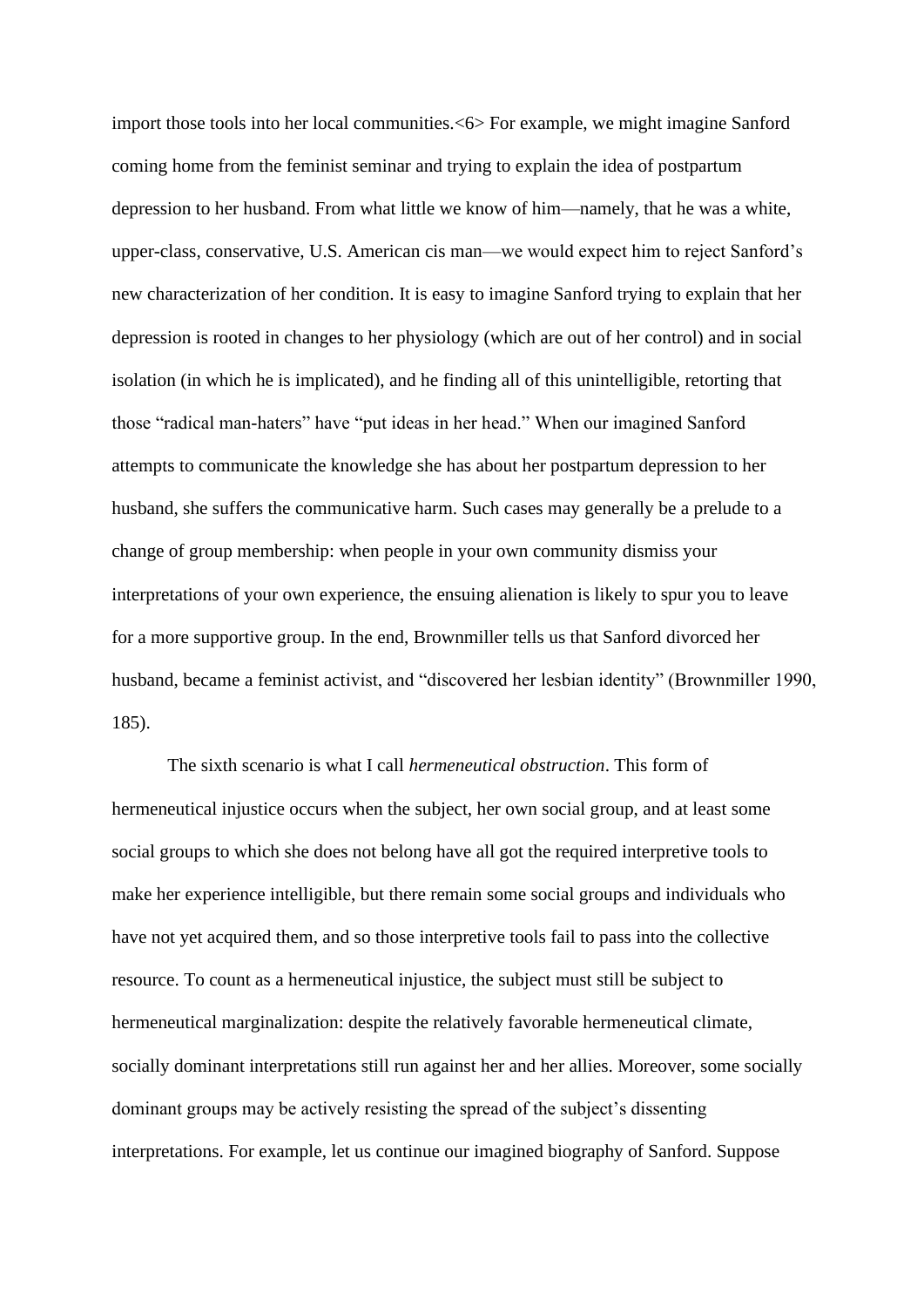that (as may in fact be the case) after she joined the feminist community the women's health movement succeeded in exporting their understanding of postpartum depression to a significant segment of the U.S. American population. And yet, suppose the dominant cultural understanding of such experiences continues to run against their interpretations: the feminist activists, now including Sanford, are still hermeneutically marginalized *qua* women. Sanford would now be able to communicate her knowledge intelligibly to a wider range of people, but that intelligibility would continue to fail with interlocutors who have not taken up the interpretations of the women's health movement, especially those actively resisting them. At this stage, our imagined Sanford would still be subject to hermeneutical injustice in her attempts to communicate her knowledge to some people, suffering the communicative harm.

My imagined extensions of the Sanford case also show how the hermeneutical injustices to which one is subjected might change over time. As I presented it, Sanford initially suffers hermeneutical separation, then, after internalizing the feminist conception of postpartum depression, she suffers hermeneutical exportation, and finally, after becoming a feminist herself, she suffers hermeneutical obstruction. These kinds of fluctuations occur because of changes in the subject's group membership and in different parties' hermeneutical resources. The subject may find it epistemically illuminating to expose herself to and to internalize the interpretive tools in use by other social groups, possibly going so far as to change her group membership. Social groups, too, may take up interpretive tools from one another. In addition to the examples above, we could imagine a Sanford who never attended the consciousness-raising seminar, but whose own social group (say, upper-class Americans) eventually acquired the feminist conception of postpartum depression, bringing an end to her hermeneutical injustice without any change in her group membership. Where the subject is a member of multiple social groups, some of which have got the required hermeneutical tools and some of which do not, she will not suffer a hermeneutical injustice when communicating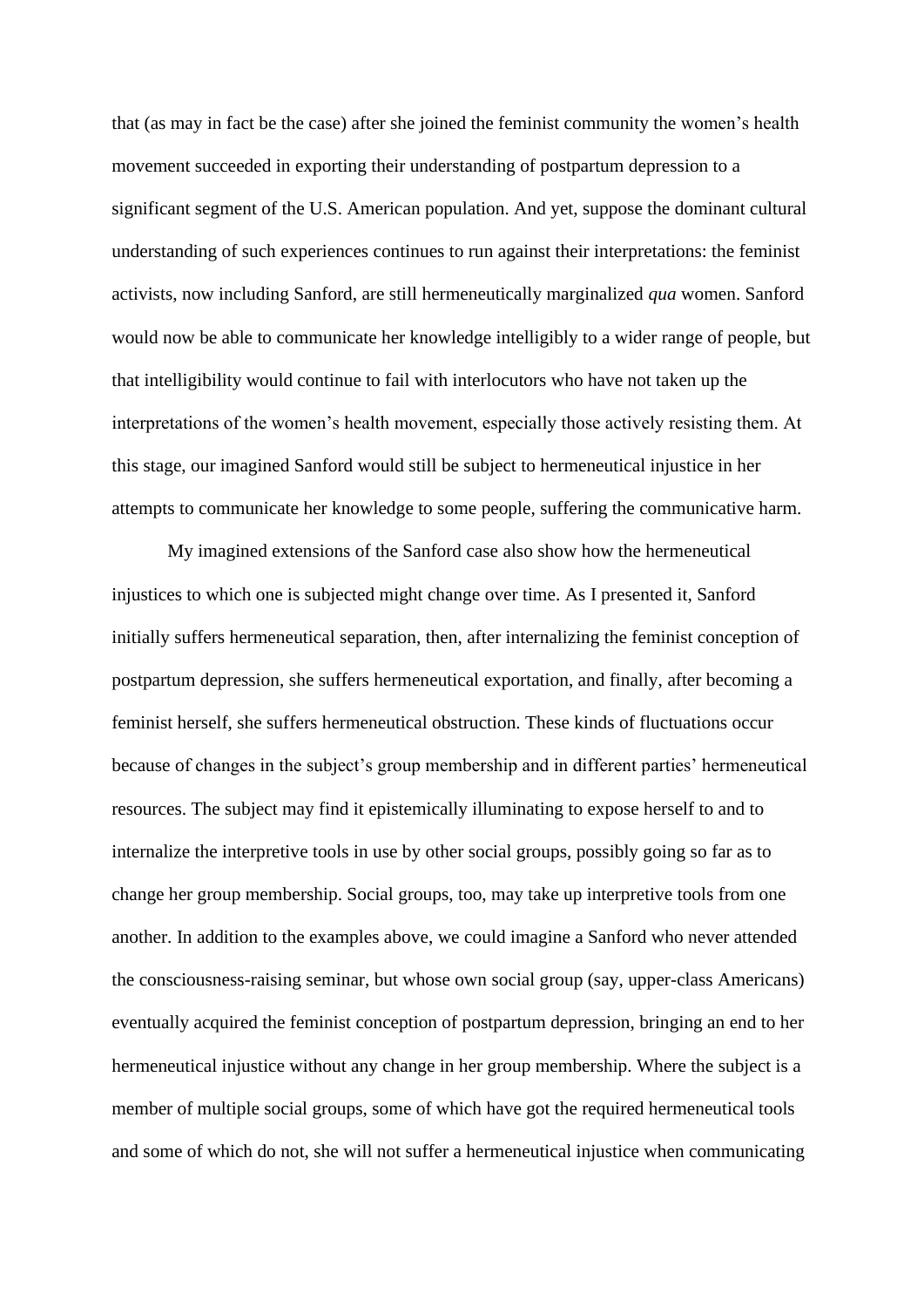with members of the former group, but she will when communicating with members of the latter. So if Sanford had carried on as a conservative after becoming a feminist, and her fellow conservatives did *not* take up the feminist conception of postpartum depression, she would continue to suffer hermeneutical exportation among conservatives even though she would suffer no hermeneutical injustice among feminists.

These distinctions illustrate just how complex local hermeneutical economies can be, with diverse social groups circulating dominant and dissenting interpretive tools among individuals who may come into contact with differently situated groups. Hermeneutical dissent is not a straightforward process of inventing interpretive tools for marginal experiences and pushing them out to a wider and wider congregation. Different social groups and individuals may acquire or resist interpretive tools from other social groups, meaning that filling in collective gaps proceeds unevenly—and not, as Fricker (2016) suggests, in a straight line from the maximal form of the injustice (effacement) to the minimal form (obstruction). My account brings out these details and allows us to fully appreciate the complexities of hermeneutical dissent while still recognizing the hermeneutical injustices that dissenting subjects suffer.

# **Hermeneutical Justice**

I have so far said little about how to correct for these various manifestations of hermeneutical injustice. Fricker proposes an ethical-epistemic virtue of *hermeneutical justice,* which she defines as:

an alertness or sensitivity to the possibility that the difficulty one's interlocutor is having as she tries to render something communicatively intelligible is due not to its being a nonsense or her being a fool, but rather to some sort of gap in collective hermeneutical resources. (Fricker 2007, 169)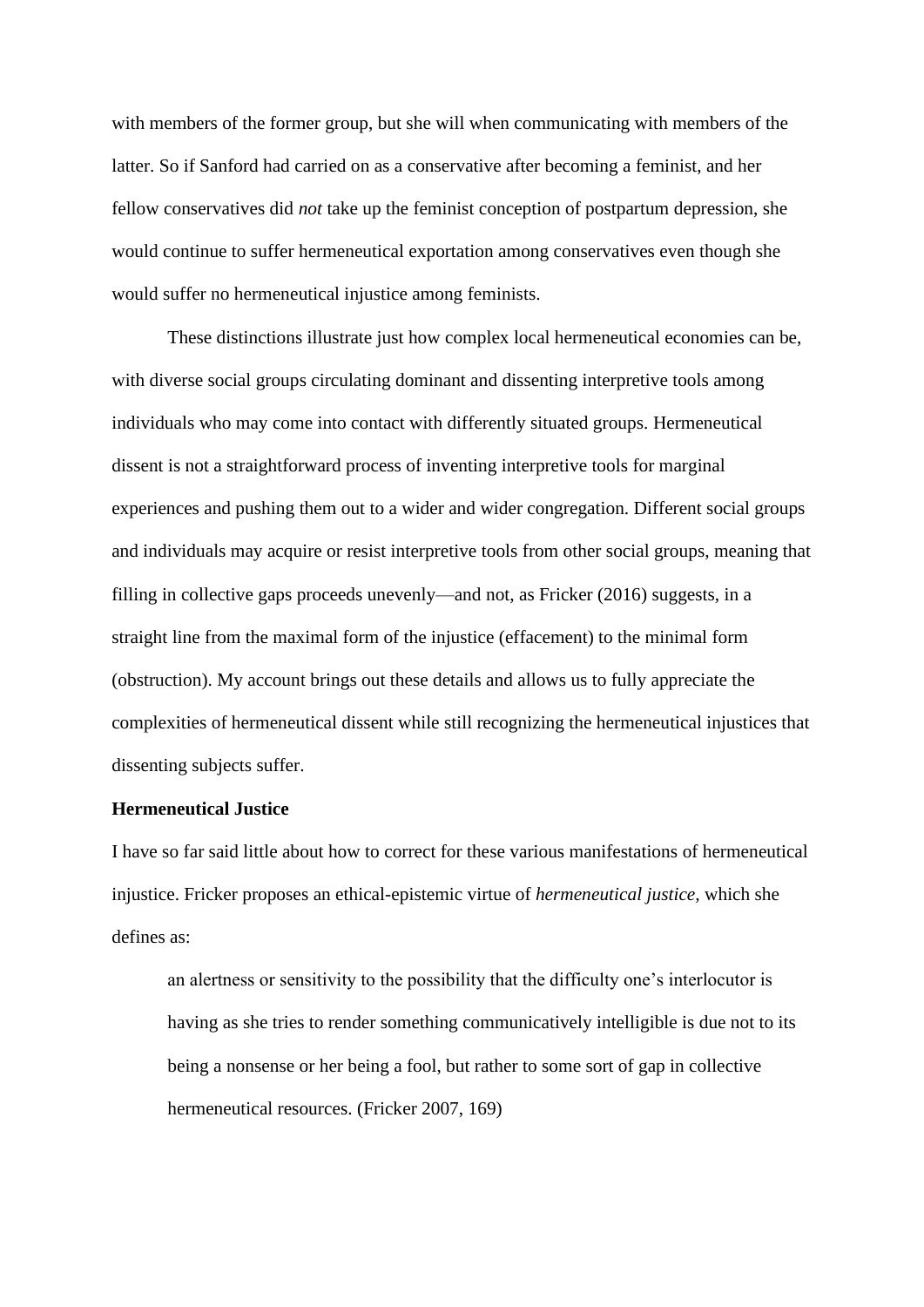Minimally, when the virtuous hearer encounters a speaker whose testimony seems barely intelligible, and whom he recognizes is likely to be hermeneutically marginalized, he is required to give the speaker the benefit of the doubt and assume that even though he does not understand what has been said, the speaker is not spouting nonsense. In favorable conditions, the hearer and speaker may be able to carry on an extended conversation aimed at producing or sharing the required interpretive tools so that both parties are able to make sense of the marginalized subject's experience.

Reflecting on hermeneutical dissent helps us see the requirements of hermeneutical justice in more detail. The virtuous hearer will be aware that the hermeneutical economy is in flux and subject to manipulation by social power. Consequently, he will understand that the interpretive tools that are available to him and to others will not always be the same, and will not always be adequate. In particular, he will be aware that different social groups may have developed better interpretive tools for their distinctive experiences. In situations where the subject seems to show a clear understanding of some experience that sounds unintelligible to his ears, the virtuous hearer will demonstrate a form of epistemic humility with respect to the interpretive tools he is accustomed tousing. That is, he is willing to admit that his interpretive tools are fallible—especially with respect to the experiences of the marginally situated. This humility does not mean that he would uncritically accept any and all dissenting interpretive tools. Rather, he simply understands that those who are differently situated may know better than him when it comes to their own experiences.

The hearer's virtuous activity may continue into helping to "generate a more inclusive hermeneutical micro-climate through the appropriate kind of dialogue with the speaker" (Fricker 2007, 171). The virtuous hearer may, that is, be drawn into participation in hermeneutical dissent. He may actively help to create a space where the speaker can try out different ways of articulating herself in the search for an intelligible account of her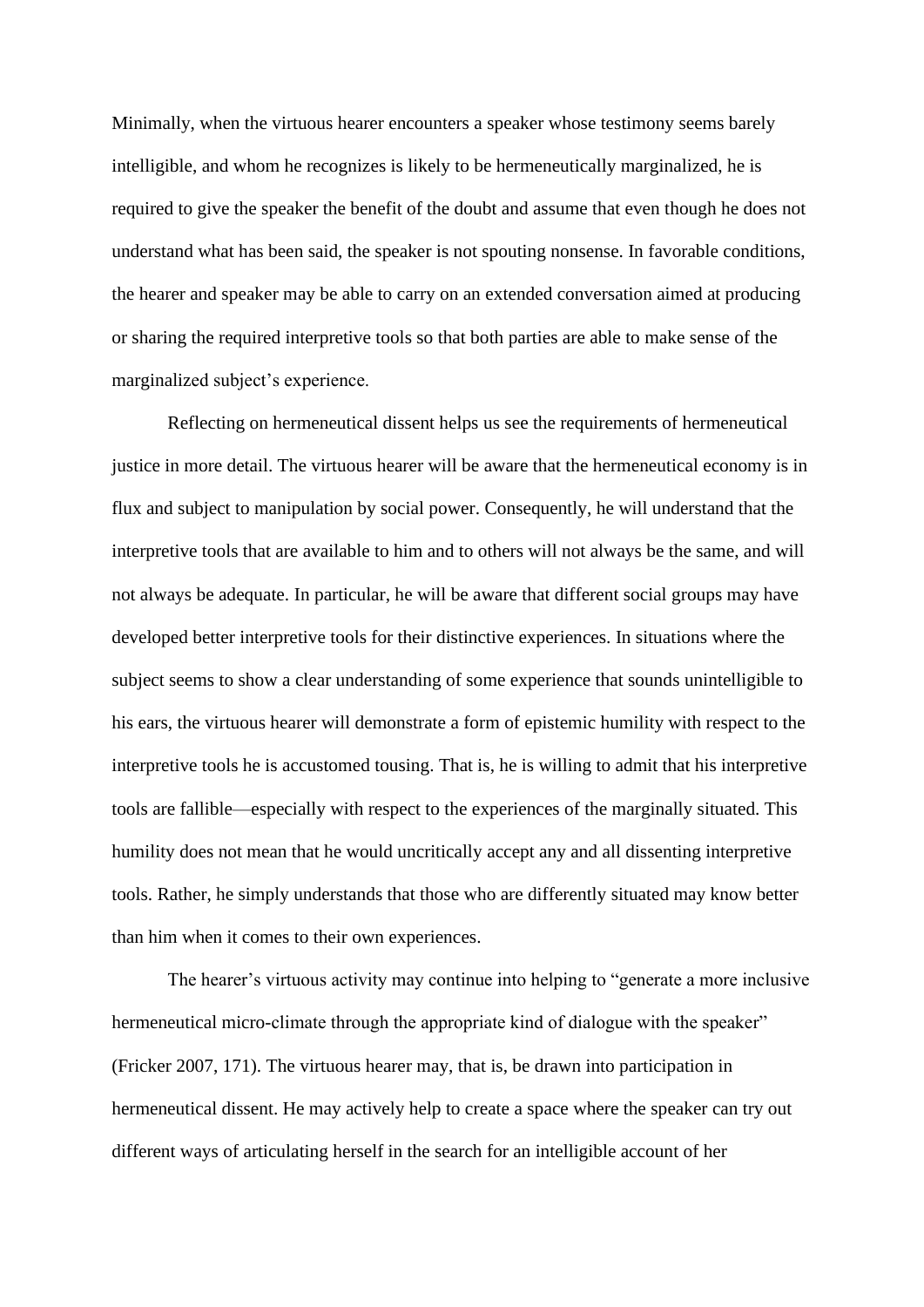experience. Or he may be drawn to speak with more people in the speaker's situation in the hopes of understanding the hermeneutical tools they are already using but which are not collectively available and not yet locally available to him. The aim of hermeneutical justice is to understand these dissenting interpretations of our social world *before* subjecting them to criticism, and, if they are found to be well-formed, to spread them more widely.

In cases of hermeneutical separation, the virtuous hearer may be able to direct the subject to a hermeneutically dissenting social group that has ready-made interpretive tools for exactly the kind of experience the subject is struggling to understand for herself. The virtuous hearer may even be a member of that dissenting group, and able to teach the needed interpretive tools directly. This role of hermeneutical dissenters in redressing hermeneutical gaps suggests a further proactive move that a virtuous dissenter may make: fighting their hermeneutical marginalization through activism and advocacy. Such efforts aim at spreading dissenting hermeneutical tools to a wider audience, in the hope that those who need them to make sense of their experiences will take them up and that virtuous hearers who do not share such experiences will take those interpretations seriously.

Hermeneutical justice is not without its critics, however. Elizabeth Anderson worries Fricker's account focuses too much on the virtues of individual epistemic agents. Individual virtues may be enough to correct for hermeneutical injustices in particular interactions between marginalized and virtuous subjects, but, Anderson argues, the structural problem will remain:

in the face of massive structural injustice, individual epistemic virtue plays a comparable role to the practice of individual charity in the context of massive structural poverty. Just as it would be better and more effective to redesign economic institutions so as to prevent mass poverty in the first place, it would be better to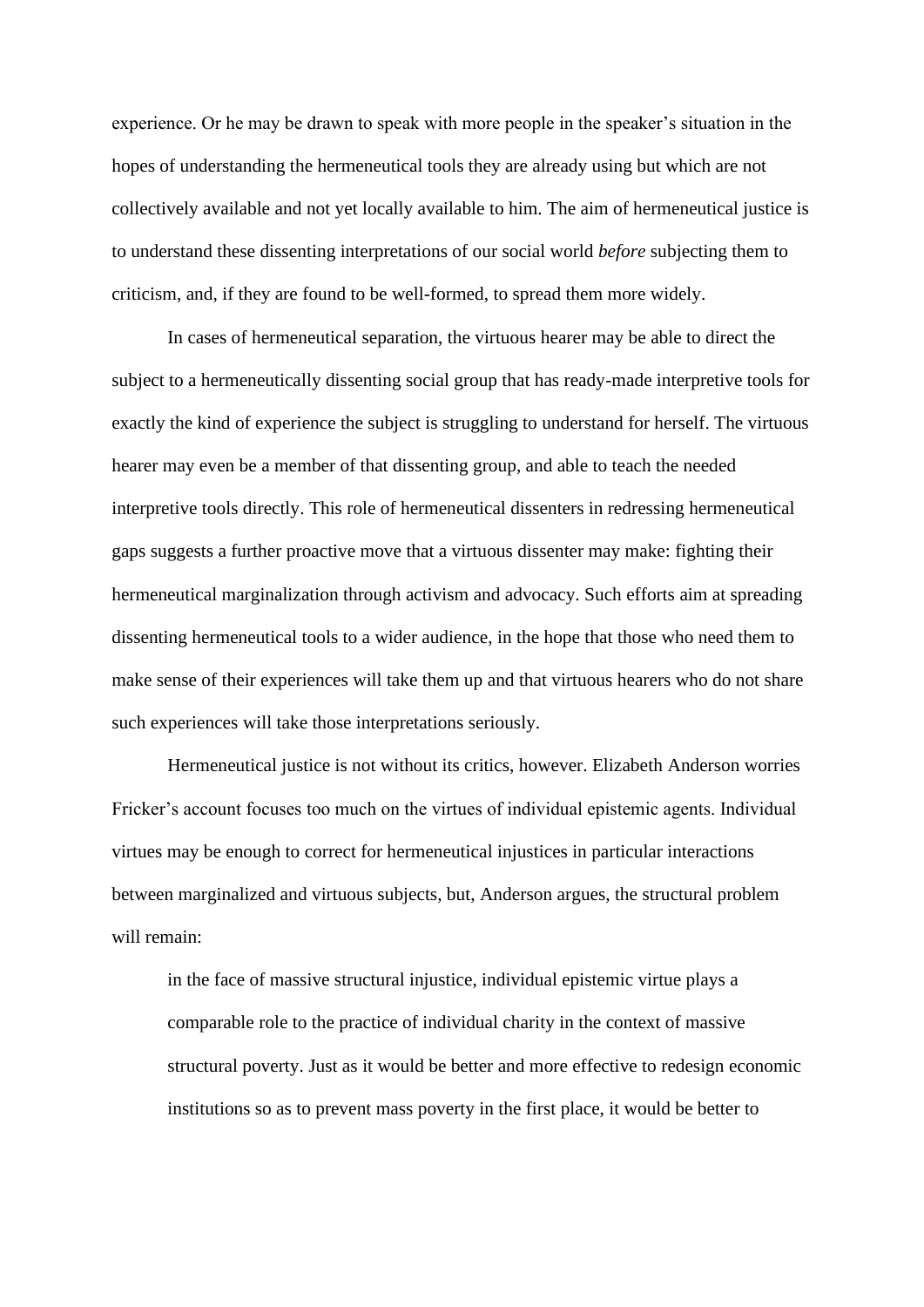reconfigure epistemic institutions so as to prevent epistemic injustice from arising.

Structural injustices call for structural remedies. (Anderson 2012, 171)

Anderson argues that greater social integration would serve as a structural remedy for hermeneutical injustice. Breaking down social barriers between communities will help to counteract structural problems that reinforce hermeneutical gaps and obstructions. Her ideal of integration requires all social groups to participate equally in epistemic activities including a requirement that they be fairly represented in hermeneutically influential professions such as politics, academia, and journalism—which also requires equal access to the kinds of education that best develop knowledge and intellectual virtue.

It is easy to place hermeneutical dissent in Anderson's institutional account of hermeneutical justice. Greater community integration would provide more opportunities for hermeneutically dissenting social groups to popularize their interpretive tools. Greater educational equality would empower members of marginalized groups by giving them the intellectual resources and social standing to aid in organizing hermeneutical dissent. Fair representation of diverse social groups in hermeneutically influential professions and positions would help eliminate their hermeneutical marginalization by giving them a platform from which to explain their dissenting interpretations, and the authority to make them widespread topics of conversation. Hermeneutically just institutions would help to make dissenting interpretive tools part of the hermeneutical mainstream, reducing the extent of interpretive gaps.

Finally, the Sanford case raises another possibility: the subject of a hermeneutical injustice may be prevented from acquiring the very interpretive tools she needs if she herself lacks the virtue of hermeneutical justice. Imagine that Sanford's friend had never dragged her to the consciousness-raising group, and her continued association with her conservative social group further alienated her from the feminist community. It is conceivable that even if she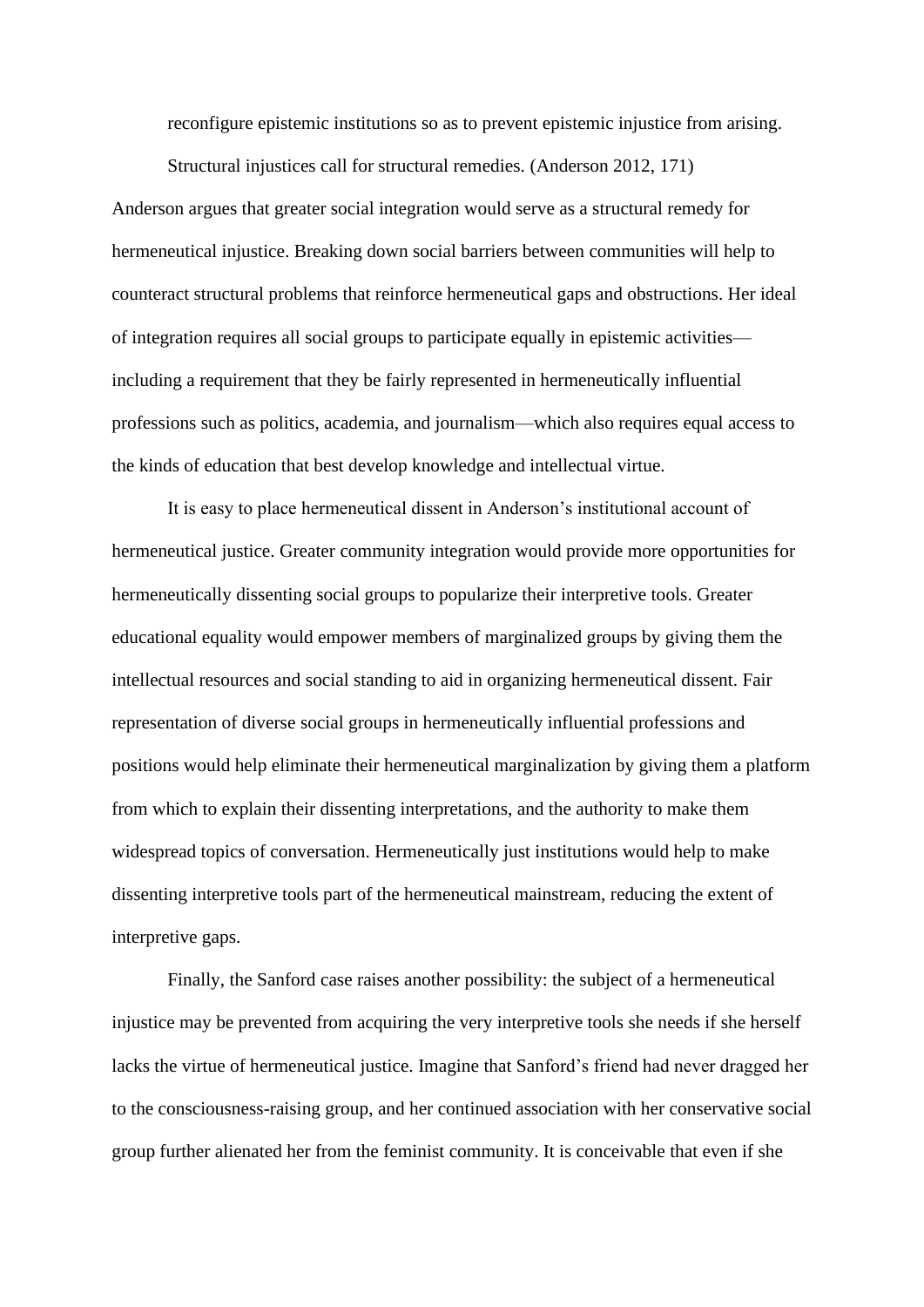then heard of postpartum depression, she would find that interpretation of her symptoms unintelligible. Without the virtue of hermeneutical justice, she would be unable to experience the moment of hermeneutical "revelation" Fricker describes. Hermeneutical justice is therefore not only important for ensuring that the experiences of *others* are not unduly dismissed: it may open our minds to better ways of interpreting *our own* experiences.

### **Genderless Dissent**

To conclude, let us take stock by returning to the Ford case. Hermeneutical marginalization occurs when a group or individual is unfairly excluded from participating in the development of the collective hermeneutical resource. As a result, the tools available in the collective hermeneutical resource may be inadequate to interpret the distinctive and important social experiences of marginalized people. This has long been the case for LGBTQ+ folk, especially those like Ford who identify with non-binary genders. I have argued, following Fricker, that the collective resource ought to be conceived as those interpretive tools which are shared in common, and not as a cumulative or exhaustive catalogue of all the interpretive tools there are. A gap in the common hermeneutical toolset is the background condition for hermeneutical injustice. As Ford writes, they initially had never encountered the very idea of non-binary gender identities, much less gender*less* identities: "At this point, gender fluidity and gender neutrality was not being discussed in the media as it is today by celebrities such as Miley Cyrus and Shamir Bailey...Back then, I had never seen the topic addressed publicly, or by anyone in my life" (Ford 2015). The hermeneutical marginalization of LGBTQ+ folk produced a collective gap in interpretive resources surrounding the experience of being agender.

The primary harm of hermeneutical injustice, I argued, can appear in two ways. On the one hand, when the hermeneutical gap appears on her interlocutor's side, it may impair the subject's ability to communicate her knowledge ofher experience. On the other hand,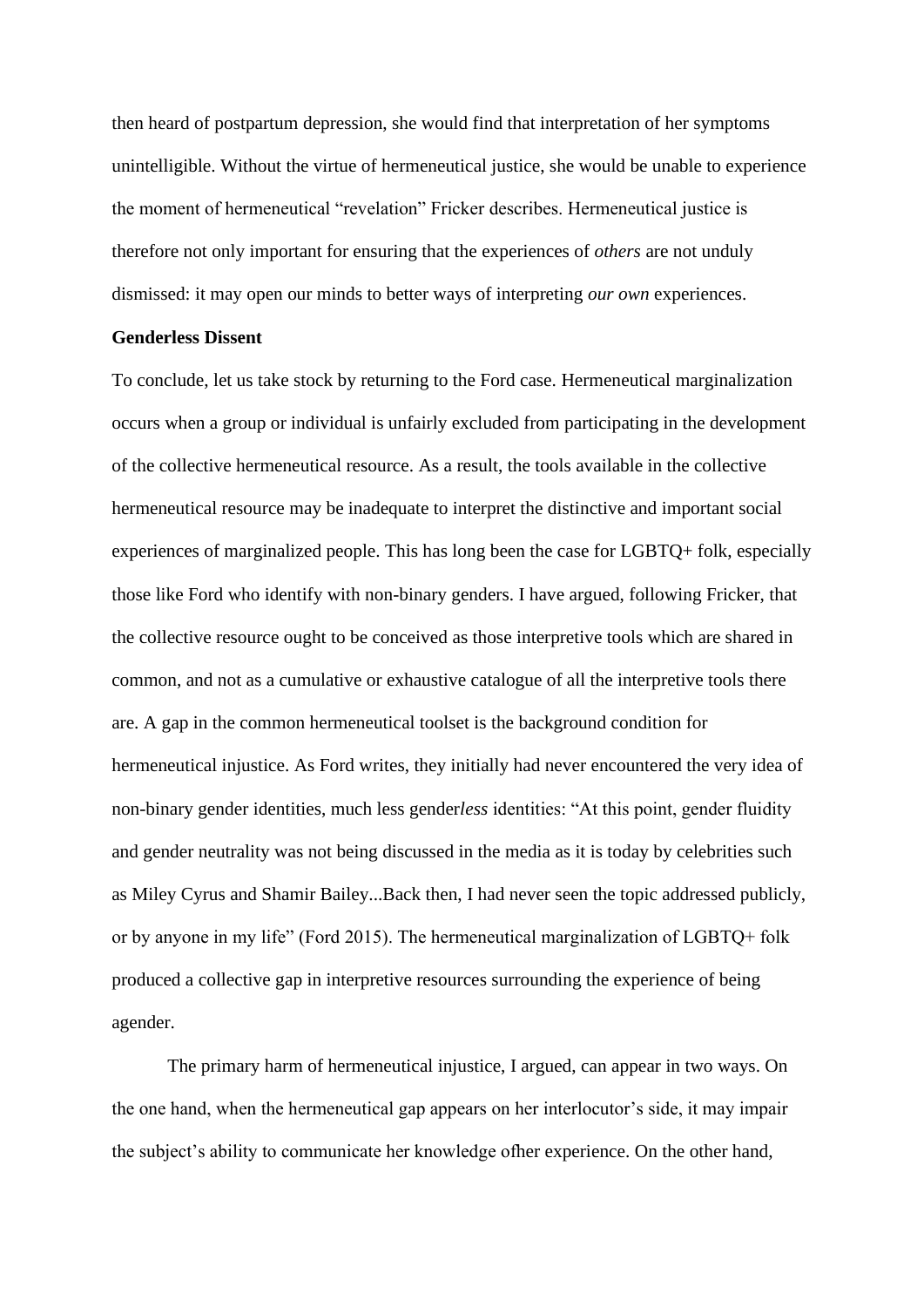when the gap appears on the subject's side, it will prevent her from acquiring this knowledge in the first place. The communicative and cognitive harms are both manifestations of the same primary harm: at some crucial moment the subject's experience lacks intelligibility. At different stages, Ford was subject to both: at first, they did not understand their own experience of being agender. After they joined the relevant LGBTQ+ communities, they acquired the necessary interpretive tools to acquire knowledge of their experience. But they still encounter resistance to their genderless identity in encounters with many people who find such experiences unintelligible.

Some LGBTQ+ communities, engaging in hermeneutical dissent, have developed interpretive tools in order to acquire knowledge of their experiences of being genderless, among other experiences. But the spread of dissenting interpretive tools into the collective is not a process of straightforward accumulation. My taxonomy of hermeneutical injustices tracks whether the subject, her own social group, or other social groups, have picked up the required interpretive tools. With the fine-grained distinctions among hermeneutical resources that I have presented, we can track Ford's story through several kinds of hermeneutical injustice. They were at first subject to hermeneutical separation, when they had not yet encountered people in LGBTQ+ communities who had developed the concept of genderlessness. After acquiring this concept and joining those communities, Ford became subject to hermeneutical ghettoization, when trying to communicate to social groups other than their own, and hermeneutical exportation, when trying to communicate to their own non-LGBTQ+ social groups.

Given these local hermeneutical complexities, the virtue of hermeneutical justice demands that virtuous hearers be on the lookout for and participate in hermeneutical dissent, to better understand the social experiences of others, and perhaps even their own. Ford is a good example of such a person, having come to LGBTQ+ communities with an open but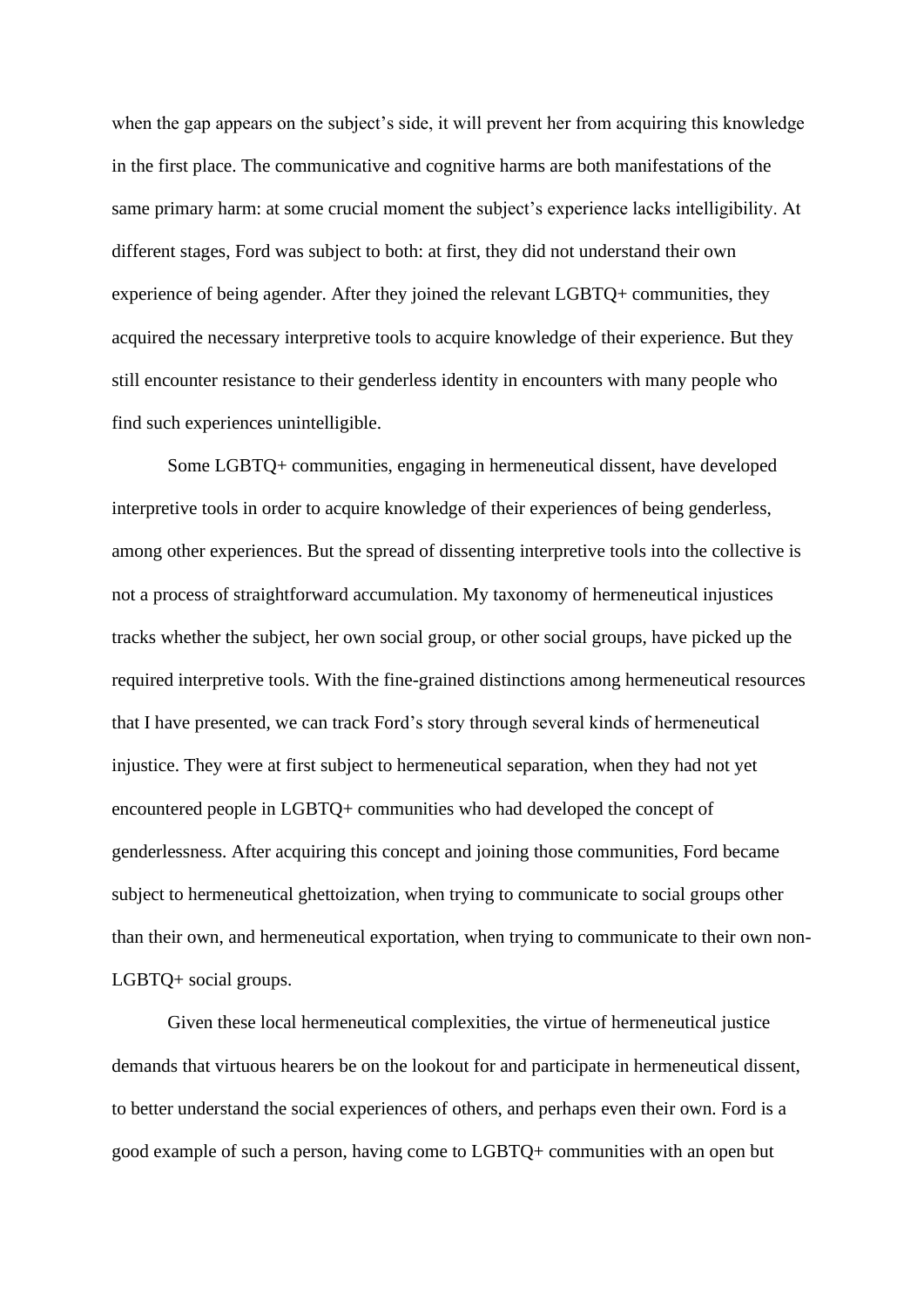critical mind, hoping to make better sense of their own experience. Ford's advocacy, public appearances, and writing also demonstrate their commitment to furthering LGBTQ+ communities' hermeneutical dissent and eliminating their marginalization by disseminating their interpretive tools to a wider audience. Ford's article also instantiates an institutional solution to hermeneutical injustice. By making space in its pages for people who, like Ford, come from hermeneutically marginalized groups, *The Guardian* has lent its institutional authority as a media organization to marginalized voices. Eliminating hermeneutical injustice, in all its forms, will require further commitments on the part of institutions and individuals to hermeneutical justice.

## **Notes**

My thanks to Miranda Fricker, Paul Faulkner, Rebecca Mason, Charlie Crerar, Simon Barker, attendees at the 2016 Congress of the Canadian Philosophical Association, the Sheffield feminism reading group, and two anonymous referees for their helpful comments on earlier versions of this paper.

1. For instance, see the feminist standpoint tradition, summarized by Anderson (2015, §2).

2. Rebecca Mason's commentary at the CPA convinced me of this.

3. Unlike systematic cases where an entire social group is hermeneutically marginalized, tracking them across multiple aspects of their lives, Joe's marginalization is of an incidental type, affecting him only in a very limited aspect of his epistemic life.

4. It remains slightly obscure exactly what Fricker means when she says that an experience is "barely intelligible." It cannot be the case that the subject's experience is so radically unintelligible that it cannot figure in her thought at all; for then it would seem impossible that she could engage in hermeneutical dissent or any other interpretive activity regarding that experience. In some cases the subject's nascent understanding may amount to some form of epistemic achievement that remains less coherent than propositional belief, perhaps what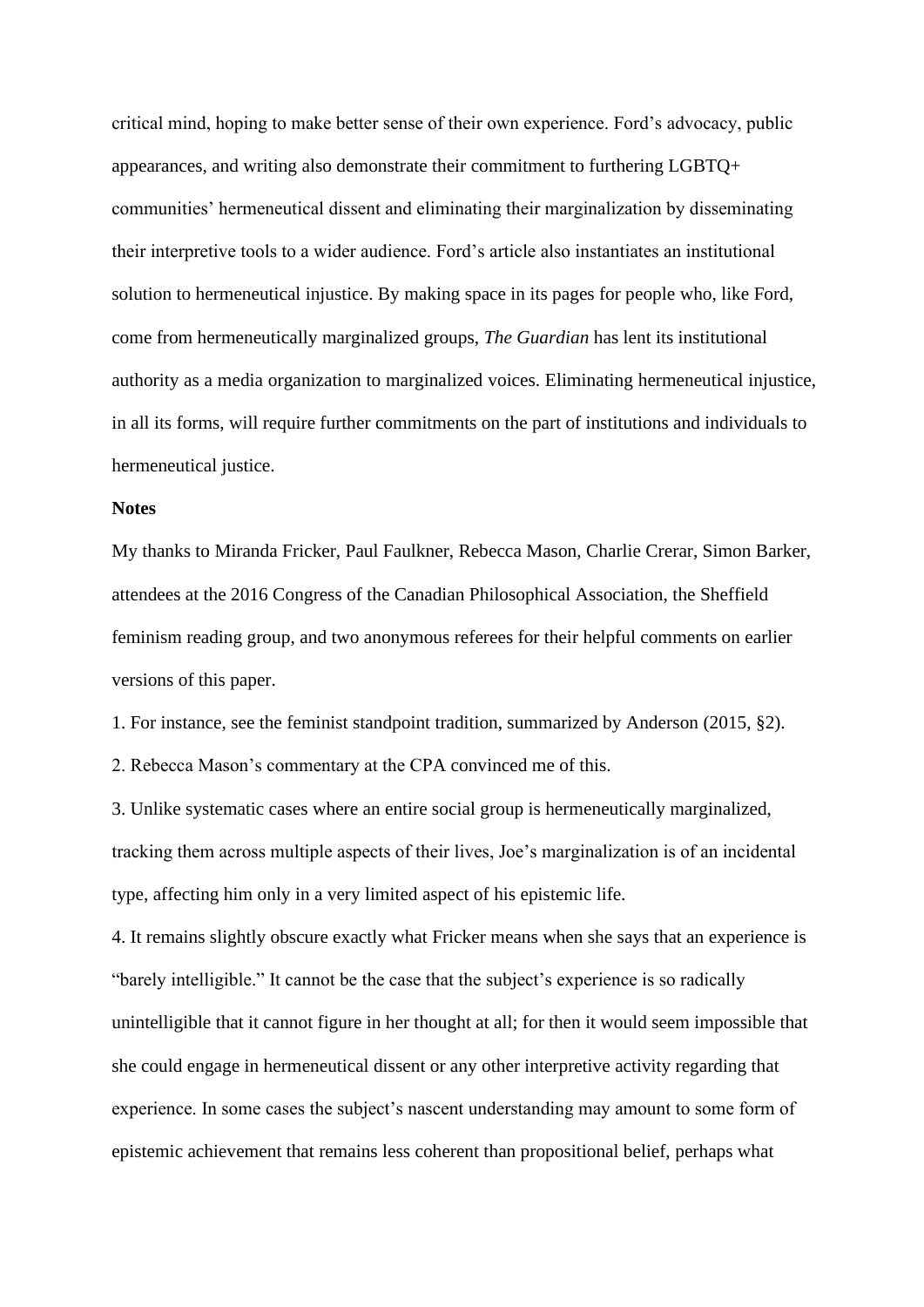Shotwell (2011) calls "implicit understanding." In other cases, such as Sanford's, the subject may instead have a perfectly intelligible yet false belief about her experience. Regardless, the subject is prevented from acquiring *knowledge* of her experience.

5. See Wittgenstein (1997, §§243–275).

6. A worry might be raised at this point, recalling the Wittgensteinian problem for hermeneutical isolation: without being a member of the dissenting social group whose forms of life have given the required hermeneutical tool a determinate meaning, we might think that the subject of hermeneutical exportation cannot consistently apply that hermeneutical tool which she has borrowed to alleviate the cognitive harm. This worry is only half right. There will be a kind of inauthentic appropriation of hermeneutical tools, where the subject lifts a term or concept from an alien culture without fully understanding its meaning. In such circumstances, she will not achieve knowledge of her experience after all, because she does not really understand the other group's interpretations. But where the subject has had a more significant and ongoing interaction with the other group, it is plausible to think that she could internalize some of their hermeneutical tools, and keep them on track.

### **References**

Anderson, Elizabeth. 2012. Epistemic injustice as a virtue of social institutions. *Social Epistemology* 26 (2): 163–73.

———. 2015. Feminist epistemology and philosophy of science. *The Stanford encyclopedia of philosophy.* Fall 2015 edition. Ed. Edward N. Zalta.

http://plato.stanford.edu/archives/fall2015/entries/feminism-epistemology/ Brownmiller, Susan. 1990. *In our time: Memoir of a revolution.* New York: Dial Press. Dotson, Kristie. 2012. A cautionary tale: On limiting epistemic oppression. *Frontiers* 33 (1): 24–47.